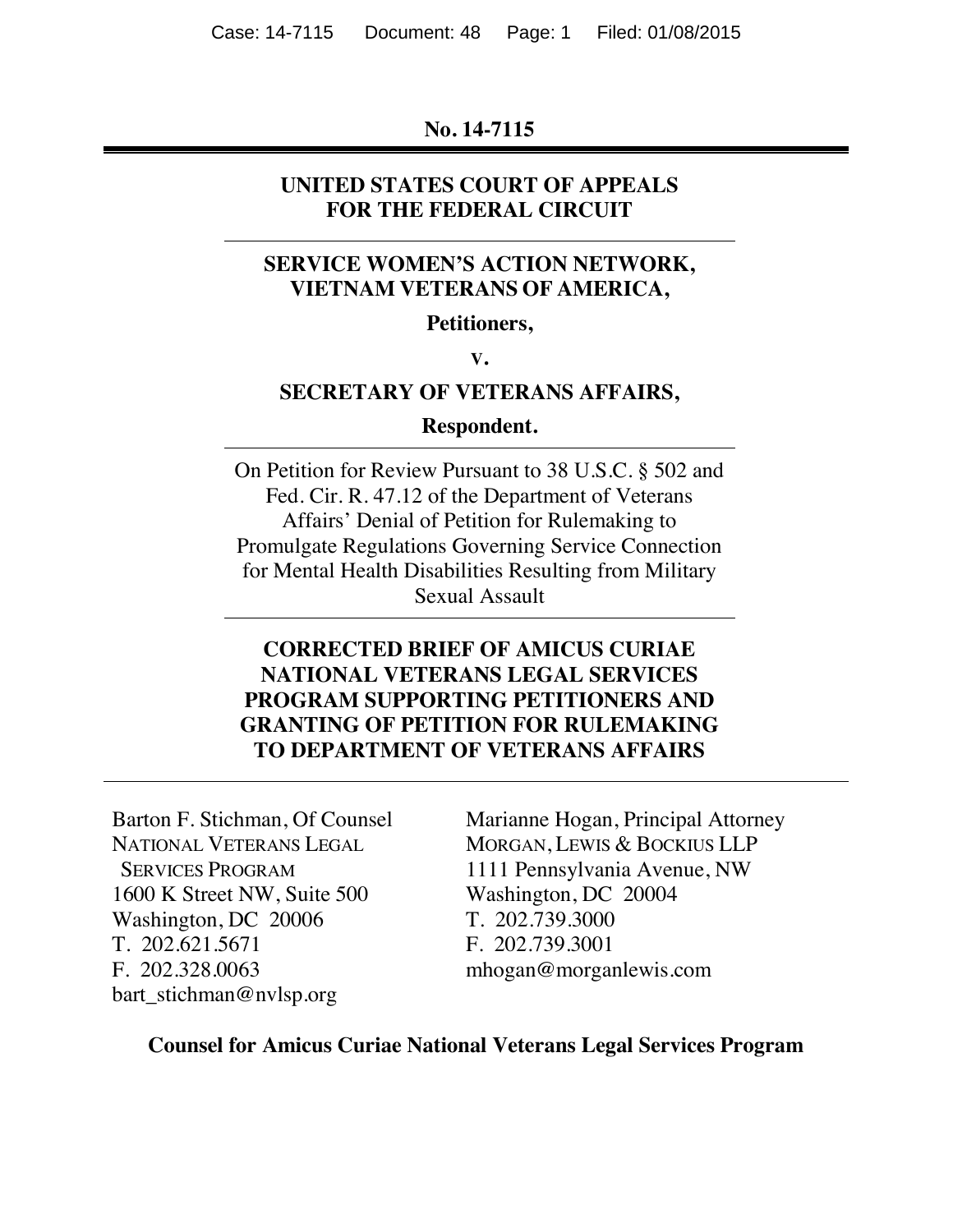## **UNITED STATES COURT OF APPEALS FOR THE FEDERAL CIRCUIT**

*SERVICE WOMEN'S ACTION NETWORK ET AL. V. MCDONALD*

## No. 14-7115

## **CERTIFICATE OF INTEREST**

Counsel for amicus curiae National Veterans Legal Services Program certifies the following:

1. The full name of every party or amicus represented by me is:

National Veterans Legal Services Program

2. The full name of the real party in interest (if the party named in the caption is not the real party in interest) represented by me is:

Not applicable

3. All parent corporations and any publicly held companies that own 10 percent or more of the stock of the party or amicus curiae represented by me are:

None

4. The names of all law firms and the partners or associates that appeared for the party or amicus now represented by me in the trial court or agency or are expected to appear in this court are:

Morgan, Lewis & Bockius LLP: Marianne Hogan

National Veterans Legal Services Program: Barton F. Stichman

MORGAN, LEWIS & BOCKIUS LLP

DATE: December 11, 2014

/s/ Marianne Hogan Marianne Hogan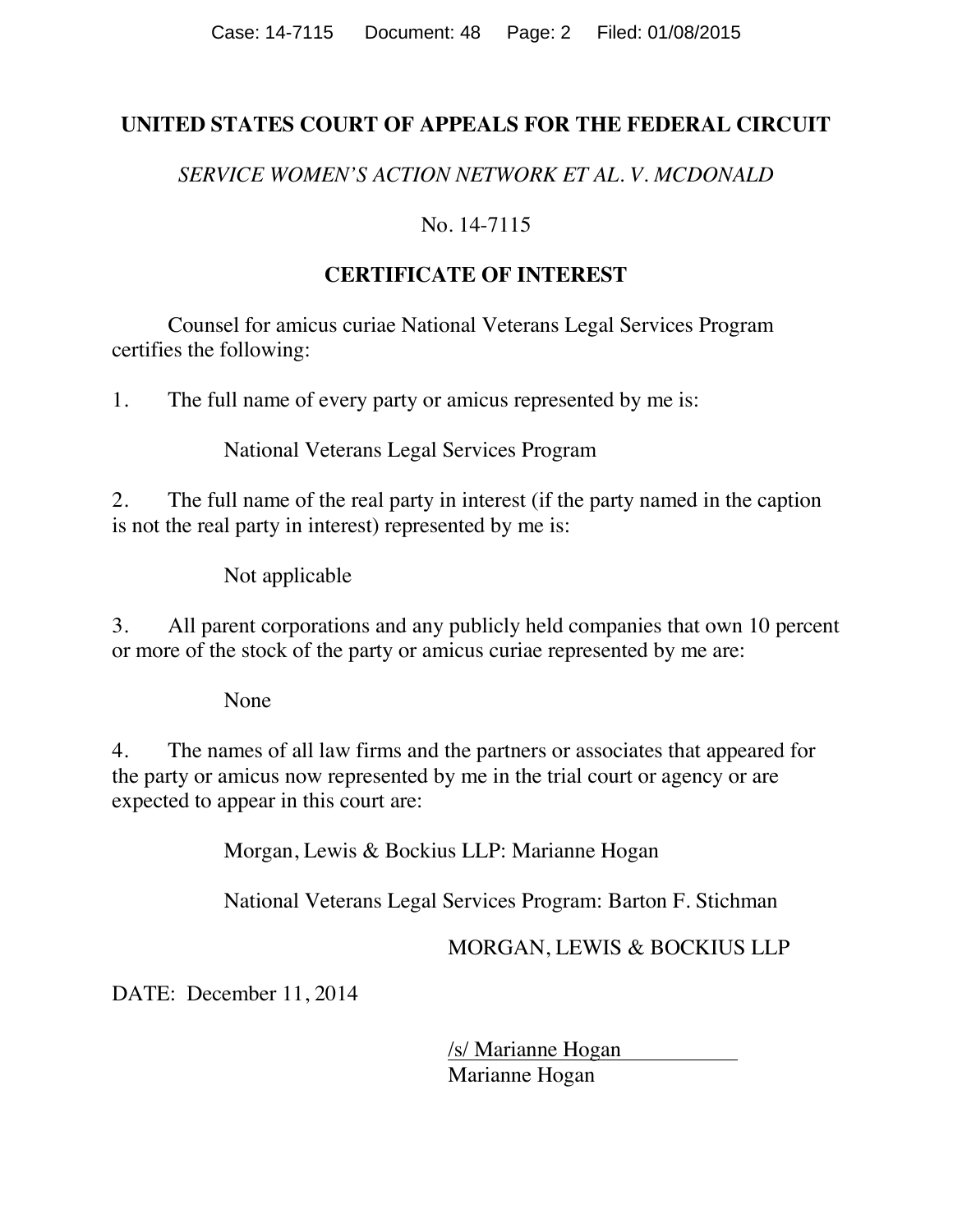# **TABLE OF CONTENTS**

|         |                | STATEMENT OF IDENTITY AND INTEREST OF AMICUS CURIAE 1                                                                                      |  |
|---------|----------------|--------------------------------------------------------------------------------------------------------------------------------------------|--|
|         |                |                                                                                                                                            |  |
|         |                |                                                                                                                                            |  |
|         |                |                                                                                                                                            |  |
| I.      |                | VA HAS A LONG HISTORY OF ADOPTING EVIDENTIARY<br>RULES TO ASSIST CLASSES OF VETERANS WITH THE<br>DIFFICULTIES THEY FACE IN PROVING SERVICE |  |
|         | A.             |                                                                                                                                            |  |
|         | <b>B.</b>      |                                                                                                                                            |  |
|         | $\mathbf{C}$ . |                                                                                                                                            |  |
|         | D.             |                                                                                                                                            |  |
|         | E.             |                                                                                                                                            |  |
|         | $F_{\cdot}$    |                                                                                                                                            |  |
| $\Pi$ . |                | VA'S ARTICULATED REASONS FOR LIBERALIZING<br>EVIDENTIARY RULES FOR OTHER CLAIMS APPLY                                                      |  |
| III.    |                | VA PROVIDES NO JUSTIFICATION FOR ITS DEPARTURE<br>FROM PAST PRACTICE, INCLUDING ITS SPECIFIC STATED                                        |  |
|         |                |                                                                                                                                            |  |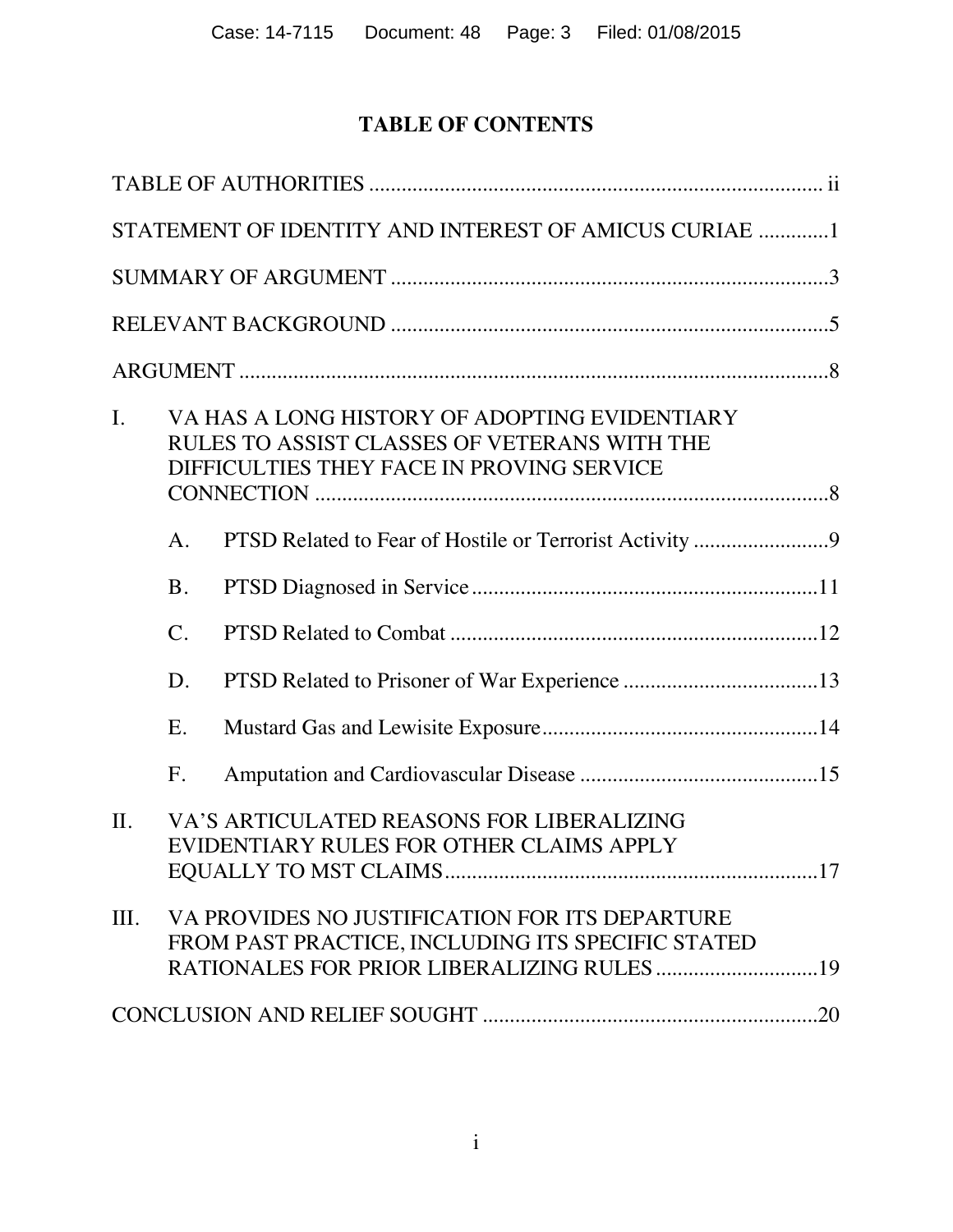Case: 14-7115 Document: 48 Page: 4 Filed: 01/08/2015

# **TABLE OF AUTHORITIES**

# $Page(s)$

## **CASES**

| Shedden v. Principi, 381 F.3d 1163 |  |
|------------------------------------|--|
|                                    |  |

## **STATUTES**

| RULES, REGULATIONS, AND OTHER ADMINISTRATIVE MATERIALS |  |
|--------------------------------------------------------|--|
|                                                        |  |
|                                                        |  |
|                                                        |  |
|                                                        |  |
|                                                        |  |
|                                                        |  |
|                                                        |  |
|                                                        |  |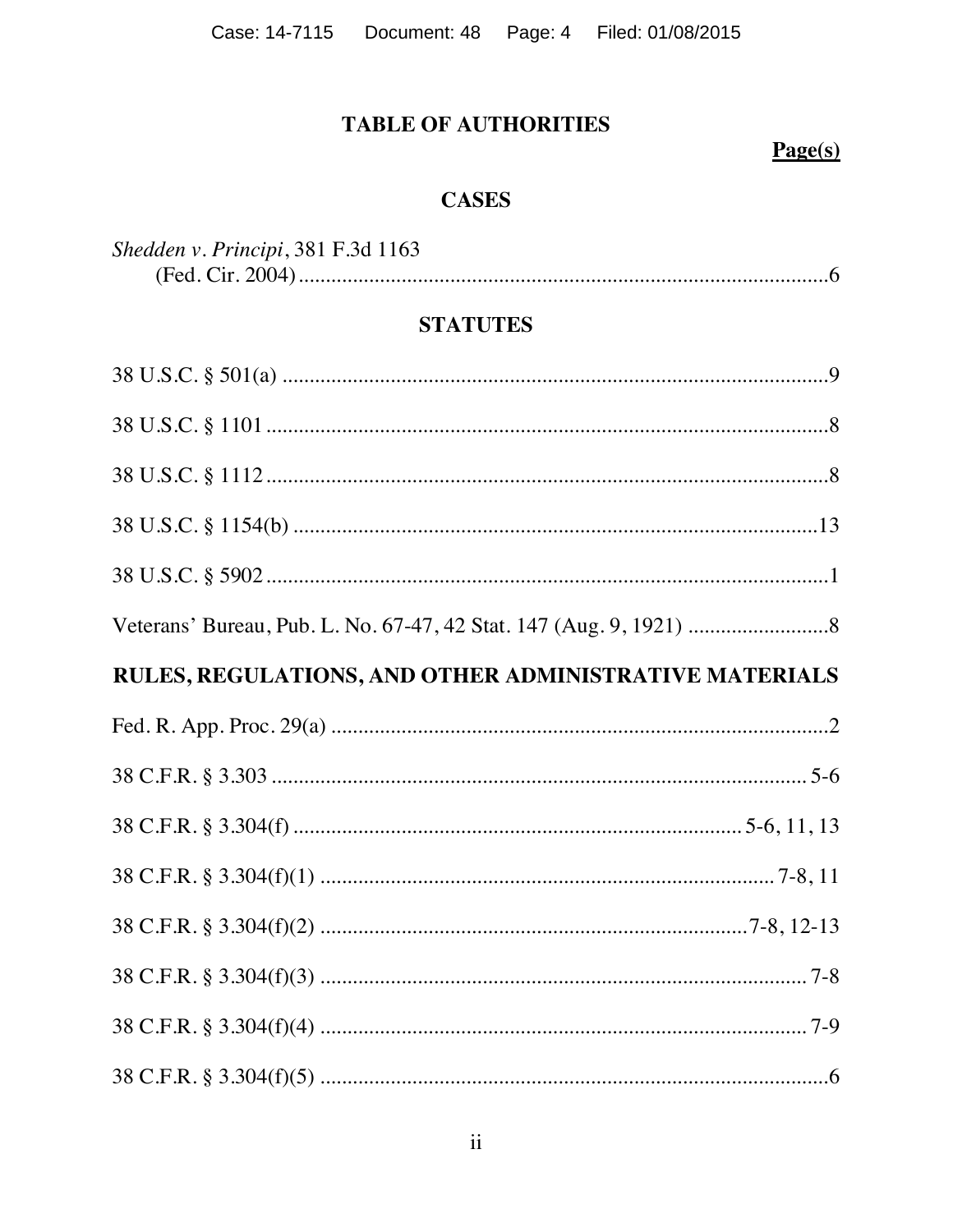# **TABLE OF AUTHORITIES (continued)**

# **Page(s)**

| Veterans Benefits; Proximate Results, Secondary Conditions, Proposed<br><i>Regulatory Development</i> , 44 Fed. Reg. 26,762 (May 7, 1979)15 |
|---------------------------------------------------------------------------------------------------------------------------------------------|
| Pension, Compensation, and Dependency and Indemnity Compensation;<br>Proximate Results, Secondary Conditions, Final Regulations, 44 Fed.    |
| Claims Based on Chronic Effects of Exposure to Mustard Gas, Proposed                                                                        |
| Claims Based on Chronic Effects of Exposure to Mustard Gas, Final Rule,                                                                     |
| Direct Service Connection (Post-traumatic Stress Disorder), Proposed Rule,                                                                  |
| Direct Service Connection (Post-traumatic Stress Disorder), Final Rule,                                                                     |
| Claims Based on Chronic Effects of Exposure to Vesicant Agents, Proposed                                                                    |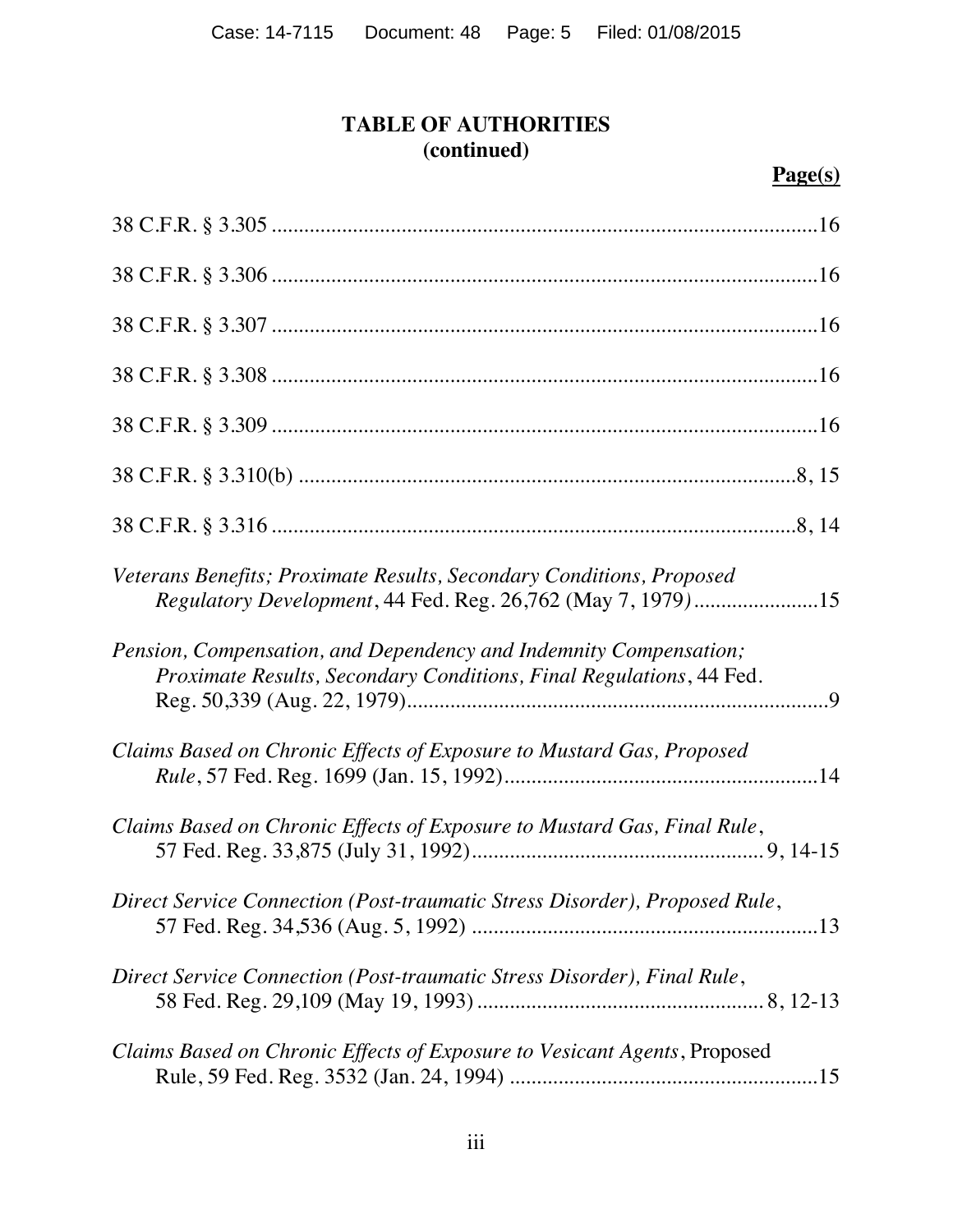## **TABLE OF AUTHORITIES (continued)**

# **Page(s)**

| Claims Based on Chronic Effects of Exposure to Mustard Gas or Lewisite,  |
|--------------------------------------------------------------------------|
| Direct Service Connection (Post-traumatic Stress Disorder, Final Rule,   |
| Post-Traumatic Stress Disorder Claims Based on Personal Assault,         |
| Posttraumatic Stress Disorder, Final Rule, 74 Fed. Reg. 14,491 (Mar. 31, |
| Stressor Determinations for Posttraumatic Stress Disorder, 74 Fed. Reg.  |
| Stressor Determinations for Posttraumatic Stress Disorder, Final Rule,   |

## **OTHER AUTHORITIES**

| Battle for Benefits: VA Discrimination Against Survivors of Military Sexual<br>Trauma (ACLU & SWAN: 2013), available at                              |
|------------------------------------------------------------------------------------------------------------------------------------------------------|
| https://www.aclu.org/sites/default/files/assets/lib13-mst-report-                                                                                    |
| Dep't of Veterans Affairs, Military Sexual Trauma (Oct. 2014), available at<br>http://www.mentalhealth.va.gov/docs/mst_general_factsheet.pdf3, 6, 18 |
| Nat'l Ctr. for PTSD, Dep't of Veterans Affairs, Military Sexual Trauma<br>(Spring 2009), <i>available at</i>                                         |
| http://www.ptsd.va.gov/professional/newsletters/research-                                                                                            |
| Office of Public Affairs, Media Relations, Dep't of Veterans Affairs, Fact                                                                           |
| Sheet – New Regulations on PTSD Claims (July 12, 2010), available at                                                                                 |
| https://www.co.sherburne.mn.us/veterans/documents/PTSD QA.pdf 11, 18                                                                                 |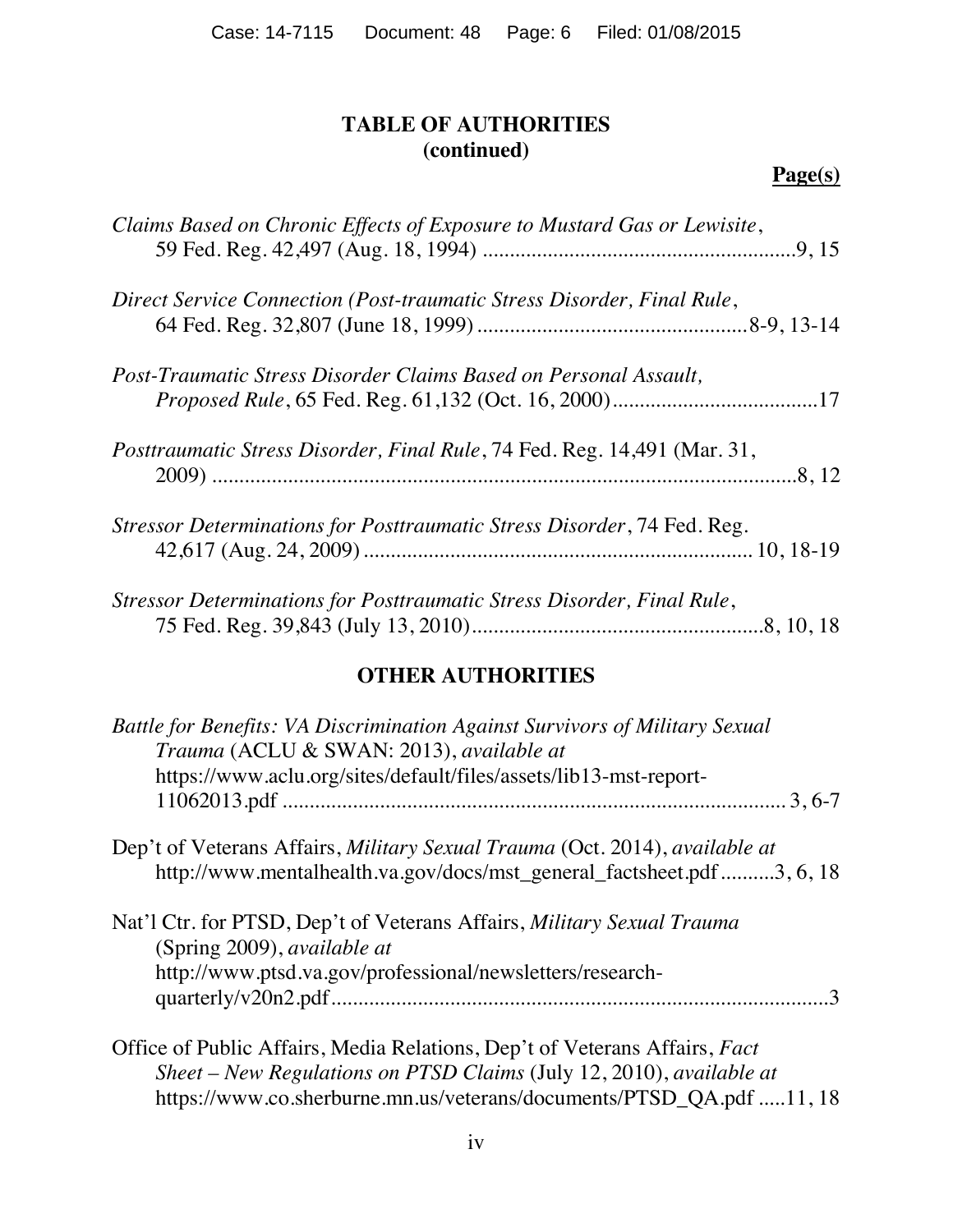#### **STATEMENT OF IDENTITY AND INTEREST OF AMICUS CURIAE**

National Veterans Legal Services Program (NVLSP) is an independent nonprofit organization that has worked since 1980 to ensure that the United States Government provides our nation's twenty-five million veterans and active duty personnel with the federal benefits they have earned through their service to the country. NVLSP has been instructional in the passage of landmark veterans' rights legislation, and it has successfully challenged unfair practices by the Department of Veterans Affairs (VA) that deprived veterans and their families of hundreds of millions of dollars in benefits. NVLSP also serves as a national support center that recruits, trains, and assists thousands of volunteer lawyers and veterans' advocates. NVLSP–produced publications provide veterans, their families, and their advocates with the information necessary to obtain the benefits to which they are entitled under the law. For the last fifteen years, NVLSP has published an annual edition of the 2100-page *Veterans Benefits Manual*, which has become the leading guide for advocates and attorneys who help veterans and their families obtain benefits from VA.

NVLSP is a veterans' service organization recognized by the Secretary of Defense under 38 U.S.C. § 5902 to assist veterans in the preparation, presentation, and prosecution of VA benefit claims. In this capacity, NVLSP has represented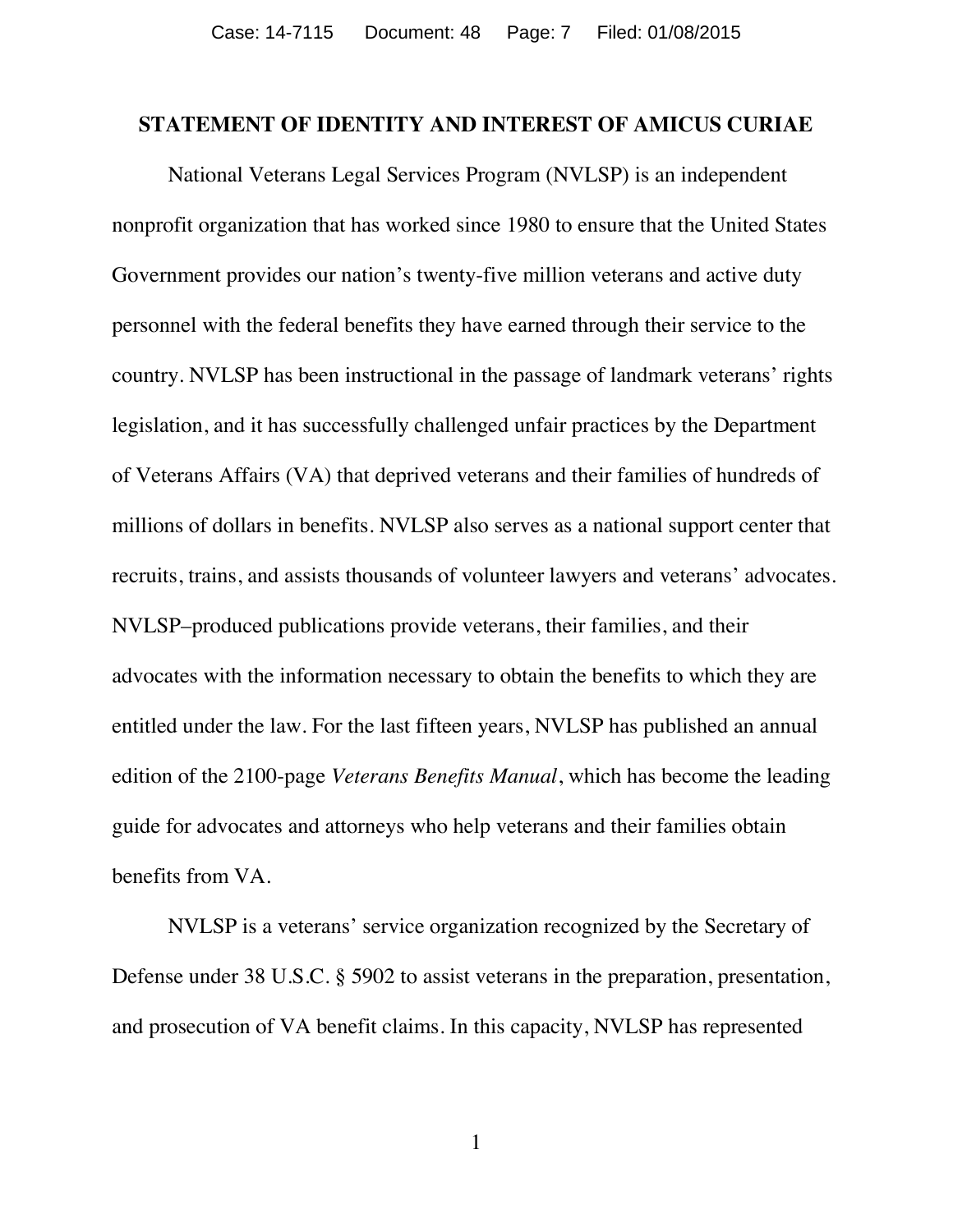thousands of veterans in proceedings before VA, the Board of Veterans' Appeals (BVA), and the Court of Appeals for Veterans Claims (CAVC).

Many of the veterans NVLSP has represented before VA, BVA, and CAVC are survivors of rape, sexual assault, and sexual harassment (collectively, military sexual trauma or MST). NVLSP has seen firsthand the unique and substantial obstacles these veterans face in obtaining VA benefits for disabilities related to MST. In response to the often insurmountable barriers MST survivors face in the VA claims process, NVLSP recently started a program specifically focused on the thousands of veterans who are MST survivors and their need for legal assistance in obtaining VA disability benefits.

NVLSP has a strong interest in the outcome of this appeal. For years, NVLSP has fought against VA's disparate treatment of MST survivors. The Petition for Rulemaking to Promulgate Regulations Governing Service-Connection for Mental Health Disabilities Resulting from Military Sexual Assault (the Petition) proposed a rule that would help remove some of the obstacles MST survivors face when pursuing VA benefits and would directly benefit the veterans NVLSP represents.

In accordance with Federal Rule of Appellate Procedure 29(a), NVLSP has obtained the consent of all parties to file this amicus brief.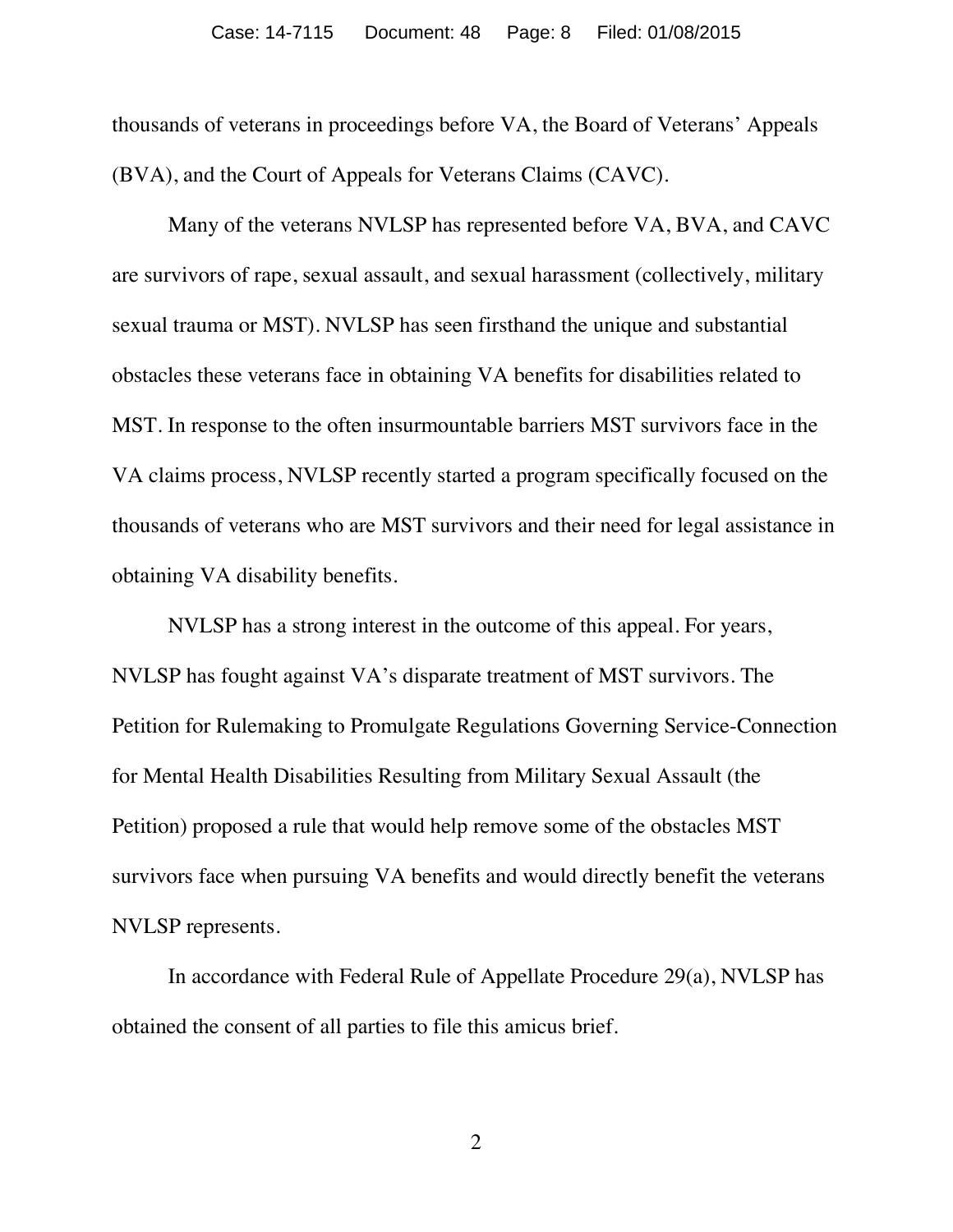### **SUMMARY OF ARGUMENT**

VA has acknowledged the prevalence—and life-altering and destructive effects—of military sexual trauma. VA has also acknowledged that one in four women and one in 100 men serving in the United States Armed Forces has reported experiencing MST; these numbers reflect only veterans who sought VA benefits *and* actually reported MST to VA.<sup>[1](#page-8-0)</sup> Post-traumatic stress disorder (PTSD) is the most commonly diagnosed mental disorder among veterans who have experienced a rape or other sexual assault, or repeated threatening sexual harassment, while in the military.<sup>[2](#page-8-1)</sup> Because many survivors are fearful of reporting MST while in the military, a fact VA also acknowledges, these survivors face a high hurdle when trying to obtain disability compensation from VA for PTSD that resulted from MST.<sup>[3](#page-8-2)</sup>

http://www.mentalhealth.va.gov/docs/mst\_general\_factsheet.pdf.

<span id="page-8-1"></span><sup>2</sup> *See* Nat'l Ctr. for PTSD, Dep't of Veterans Affairs, *Military Sexual Trauma* (Spring 2009) (hereinafter, *VA MST Study*), *available at* http://www.ptsd.va.gov/professional/newsletters/research-quarterly/v20n2.pdf.

<span id="page-8-0"></span><sup>1</sup> Dep't of Veterans Affairs, *Military Sexual Trauma* (Oct. 2014) (hereinafter, *VA MST Fact Sheet*), *available at*

<span id="page-8-2"></span><sup>3</sup> *See VA MST Fact Sheet* at 3 (acknowledging MST survivors' reluctance to disclosure trauma unless asked directly); *see also Battle for Benefits: VA Discrimination Against Survivors of Military Sexual Trauma* (ACLU & SWAN: 2013) (hereinafter *Battle for Benefits*) at 3 (explaining how systemic underreporting of MST often limits available documentation to corroborate trauma and often makes MST claims difficult), *available at* https://www.aclu.org/sites/default/files/assets/lib13-mst-report-11062013.pdf.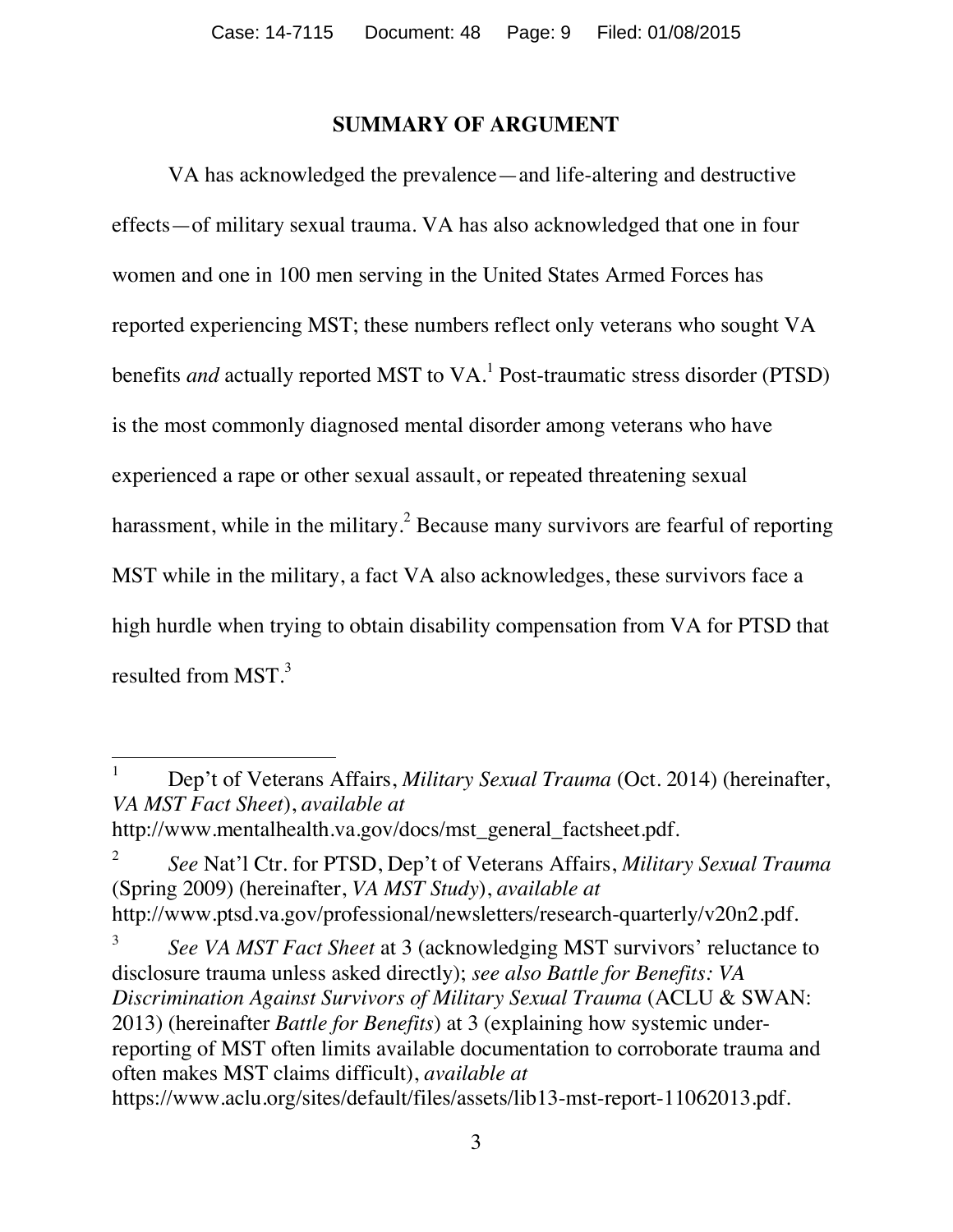Despite recognizing the high prevalence of MST, the established link between MST and PTSD, and the documentary challenges MST survivors face, VA rejected outright the rule proposed in the Petition—a rule largely patterned on VA's own prior rulemaking. VA departed from its past practice of relaxing evidentiary standards and stopped short of adopting any amendment to its existing rule for MST, the stressor most highly correlated with women. In conflict with its own treatment of veterans with other service-related injuries, VA has regrettably reinforced the well-documented barriers MST survivors face in the VA claims process.

VA's complete rejection of an evidentiary accommodation for MST-related PTSD is an unjustifiable departure from VA's past practice for almost a dozen other kinds of disability claims. In choosing to treat MST survivors differently, VA has ignored the justifications for its prior rulemaking efforts—justifications that apply equally in MST cases. In the past, VA has adopted rules (1) to address the lack of available evidence, (2) in recognition of the proven correlation between a stressor and a medical condition, (3) to relieve administrative burdens on VA and speed up claim processing times, and (4) to promote equity and fairness in the VA claims process. Rulemaking on the evidentiary standards applicable to MST would advance each of these goals, a fact which VA disregards. As a result, and for the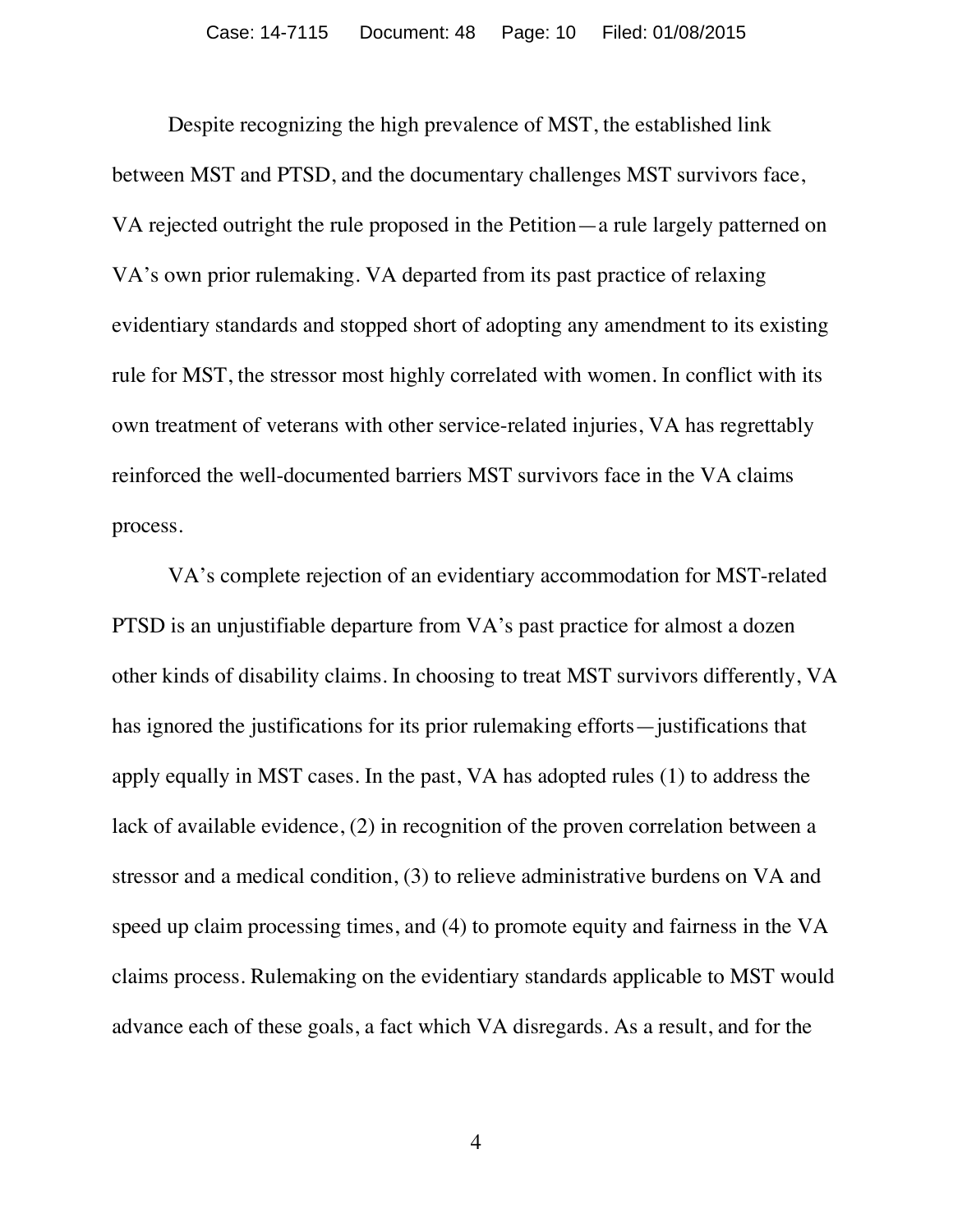other reasons described in Petitioners' Opening Brief, VA's denial of the Petition is arbitrary, capricious, and discriminatory—and therefore unlawful.

To be consistent with its prior rulemakings, VA should have (1) proposed rules that relax the evidentiary standards for entitlement to service-connected disability benefits based on MST and (2) invited public comment. An opportunity for public comment is particularly important because it would allow all the stakeholders to express their views on whether the evidentiary standards should be relaxed exactly as Petitioners proposed or in some other formulation. Granting the relief petitioners sought with the Secretary and now seek in this Court would not bind VA to adopt as a final rule the exact rule Petitioners proposed. Instead, it would set VA on a course to relax the existing evidentiary standards after considering the views of the stakeholders and other members of the public.

### **RELEVANT BACKGROUND**

A military veteran with service-related disabilities may qualify for VA disability compensation, a monthly tax-free payment the amount of which depends on the severity of the veteran's disabilities. Before VA will evaluate and rate the severity of a veteran's disabilities, the veteran generally must prove that his or her disabilities are service connected. *See* 38 C.F.R. §§ 3.303 & 3.304(f). Service connection requires a veteran to provide evidence of (1) a current disability, (2) the occurrence of an in-service event—a stressor, and (3) a nexus between the in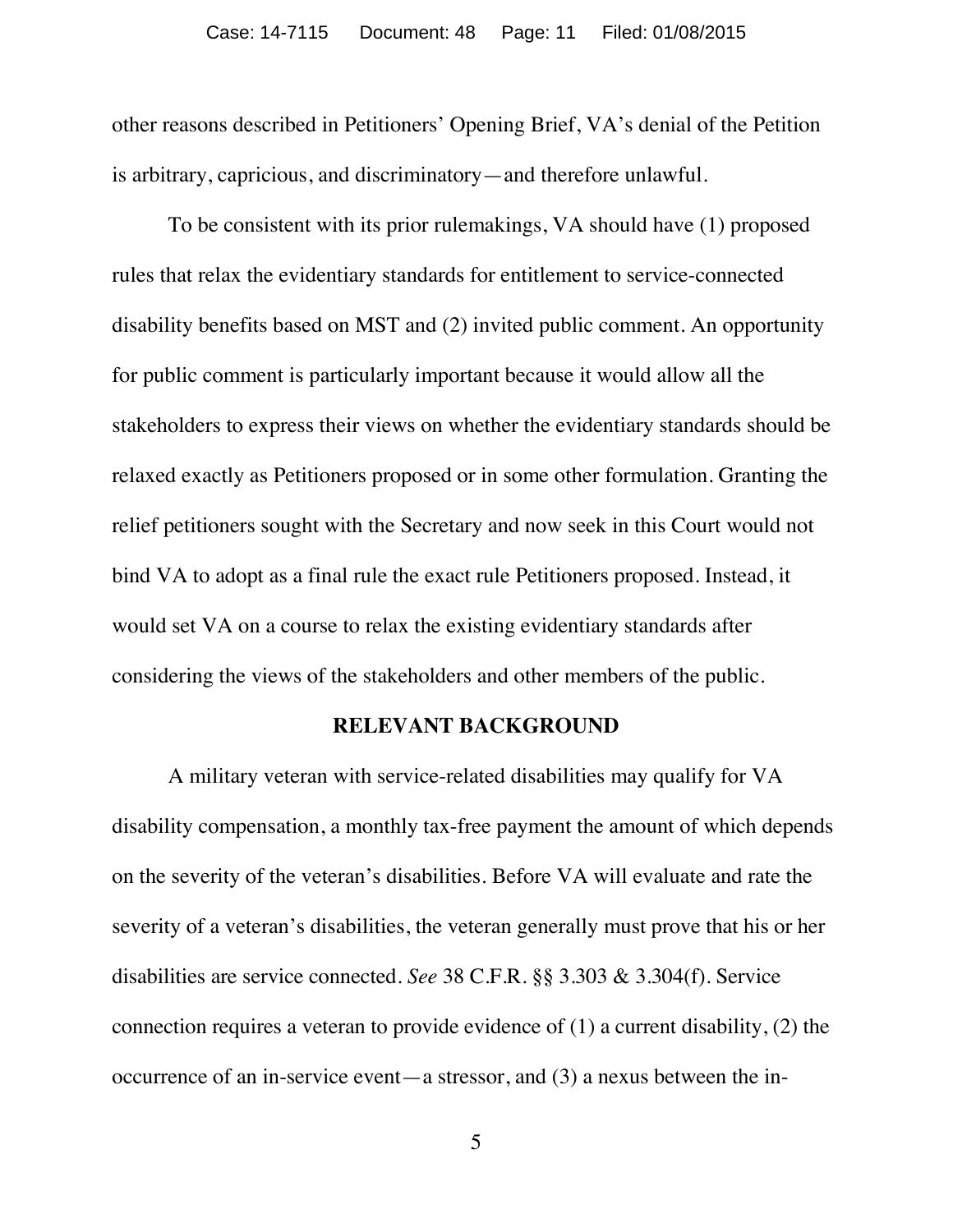service stressor and present disability. *Id.*; *see also Shedden v. Principi*, 381 F.3d 1163, 1167 (Fed. Cir. 2004).

VA has long been aware of the pervasiveness of rape, sexual assault, and sexual harassment in the military and the debilitating, often permanent, effects of MST. *See, e.g.*, *VA MST Fact Sheet* at 2; *VA MST Study* at 2. VA has also acknowledged the difficulties associated with documenting MST, where many survivors are reluctant to report the trauma they have endured. *See VA MST Fact Sheet* at 3 (recognizing that many MST survivors do not disclose their experiences unless asked directly). Still VA prohibits veterans with PTSD linked to MST from relying on their own testimony to establish the occurrence of the claimed stressor. *See* 38 C.F.R. § 3.304(f)(5) (requiring personal assault survivors, including MST survivors, to present corroborating evidence of sexual trauma in order to show service connection). These veterans, who are disproportionately women, must present corroborating evidence of sexual trauma. *See id.*

In contrast, VA has *removed* similar obstacles faced by other veterans whose in-service injuries are difficult to verify. For example, veterans with PTSD linked to combat or other sources of trauma, and veterans with other conditions linked to their service—all conditions that are more prevalent in men—bear a lower burden of proof than MST survivors. For these veterans, their own testimony is sufficient to prove that their trauma is connected to their military service. *See, e.g.*, *id.* §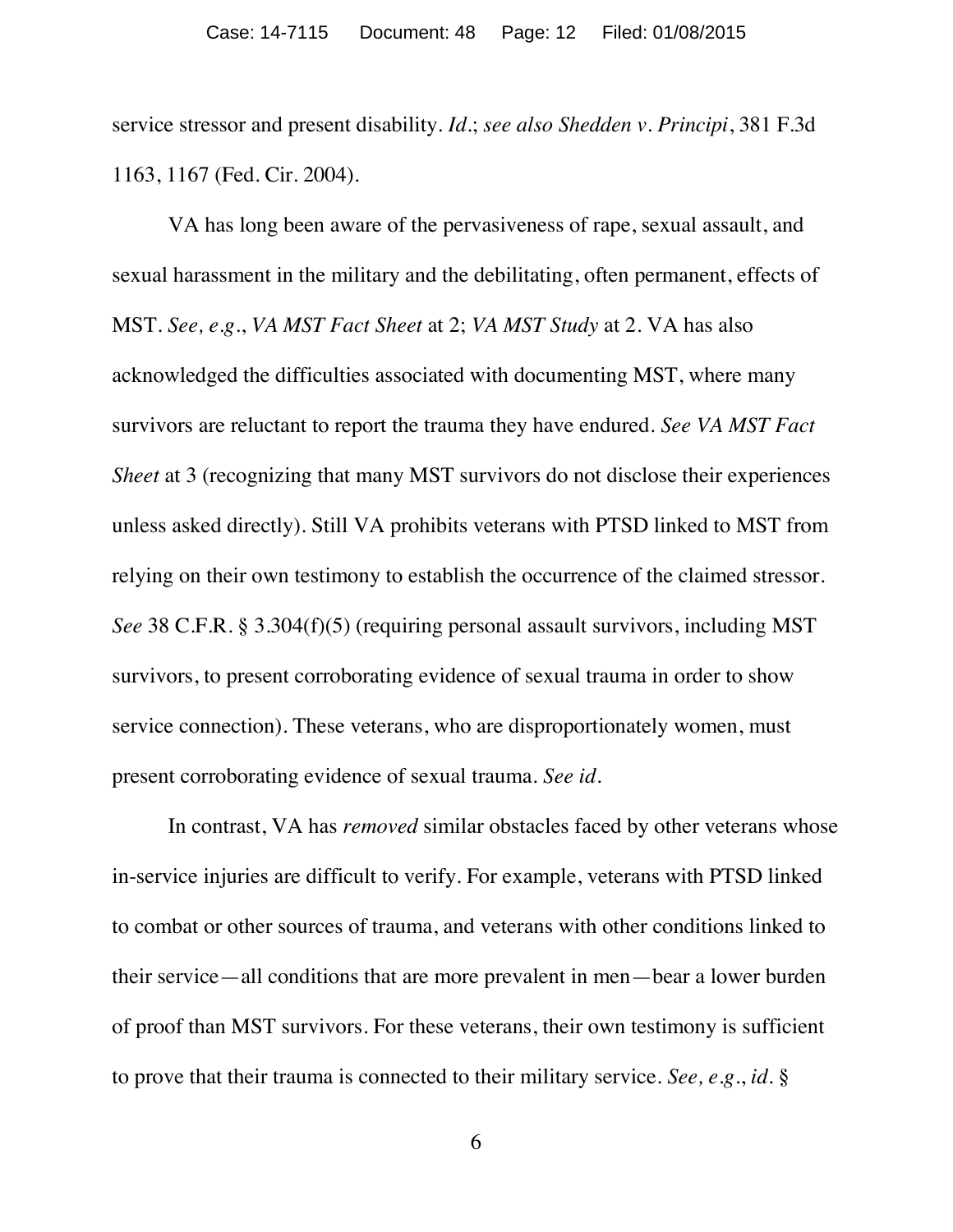3.304(f)(1) (eliminating need for corroborating evidence where PTSD is diagnosed during service); *id.* § 3.304(f)(2) (permitting veteran suffering from combat-related PTSD to establish occurrence of in-service stressor based on his or her testimony alone); *id.* § 3.304(f)(3) (relaxing evidentiary rules applicable to PTSD claims related to veteran's fear of hostile military or terrorist activity where VA psychiatrist or psychologist confirms claimed stressor is adequate to support PTSD diagnosis); *id.* § 3.304(f)(4) (permitting veteran suffering from PTSD related to prisoner-of-war (POW) experience to establish occurrence of in-service stressor based on his or her testimony alone).

Not surprisingly, given the higher burden placed on MST survivors with PTSD, VA denies MST survivors' claims at much higher rates than other PTSD claims. And these denials fall disproportionately on women. *See Battle for Benefits* at 4.

The Petition sought, through a specific proposed rule, to correct the injustice in the way VA treats MST survivors. The Petition asked VA to follow VA's own lead—to permit an MST survivor to rely on his or her own testimony to prove the trauma occurred, as other PTSD sufferers may do. VA's unjustified outright rejection of any rule that would relax the evidentiary standards applicable to MST cases was arbitrary, capricious, and discriminatory and should be reversed.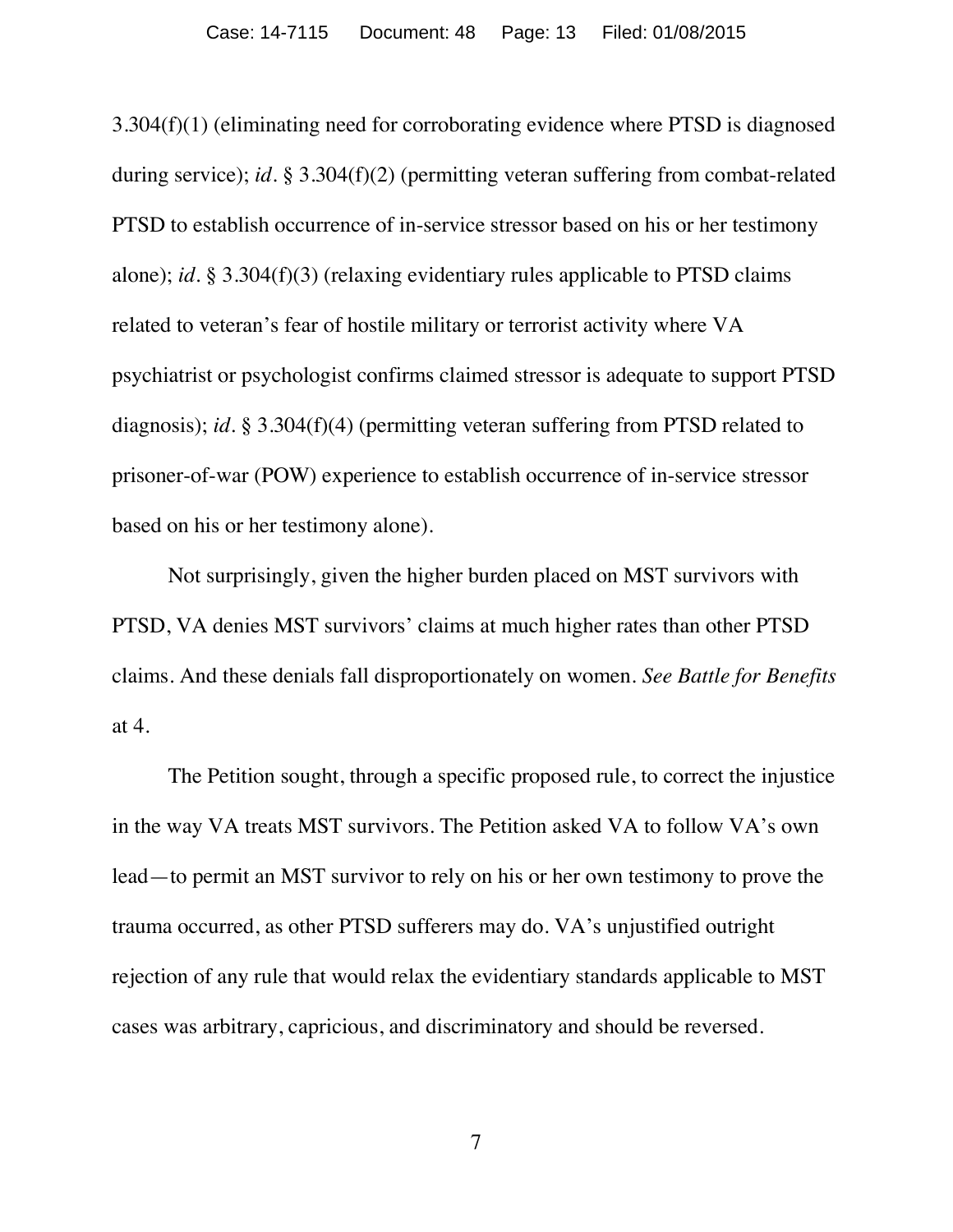#### **ARGUMENT**

## **I. VA HAS A LONG HISTORY OF ADOPTING EVIDENTIARY RULES TO ASSIST CLASSES OF VETERANS WITH THE DIFFICULTIES THEY FACE IN PROVING SERVICE CONNECTION.**

VA's historic practice of easing evidentiary burdens to assist veterans and the reasons behind that practice are well documented in VA's prior rulemaking efforts. For nearly a century, VA has worked to alleviate the evidentiary standards for many kinds of disabilities. Since 1921, both VA and Congress have implemented dozens of evidentiary accommodations to minimize the time, effort, and evidentiary burden both the government and the veteran must bear to assess and prove service connection. *See* Veterans' Bureau, Pub. L. No. 67-47, 42 Stat. 147 (Aug. 9, 1921) (currently codified as amended at 38 U.S.C. §§ 1101 & 1112) (creating statutory presumption of service connection for active pulmonary tuberculosis and neuropsychiatric disease (later known as psychoses) manifesting to degree of disability of ten percent or more within two years after separation); *see also, e.g.*, 38 C.F.R. § 3.304(f)(3) (fear-related PTSD) (originally promulgated in 75 Fed. Reg. 39,843 (July 13, 2010)); *id.* § 3.304(f)(1) (PTSD diagnosed in service) (originally promulgated in 74 Fed. Reg. 14,491 (Mar. 31, 2009)); *id.* § 3.304(f)(2) (PTSD related to combat) (originally promulgated in 58 Fed. Reg. 29,109 (May 19, 1993) and amended in 64 Fed. Reg. 32,807 (June 18, 1999)); *id.* § 3.304(f)(4) (PTSD related to POW experience) (originally promulgated in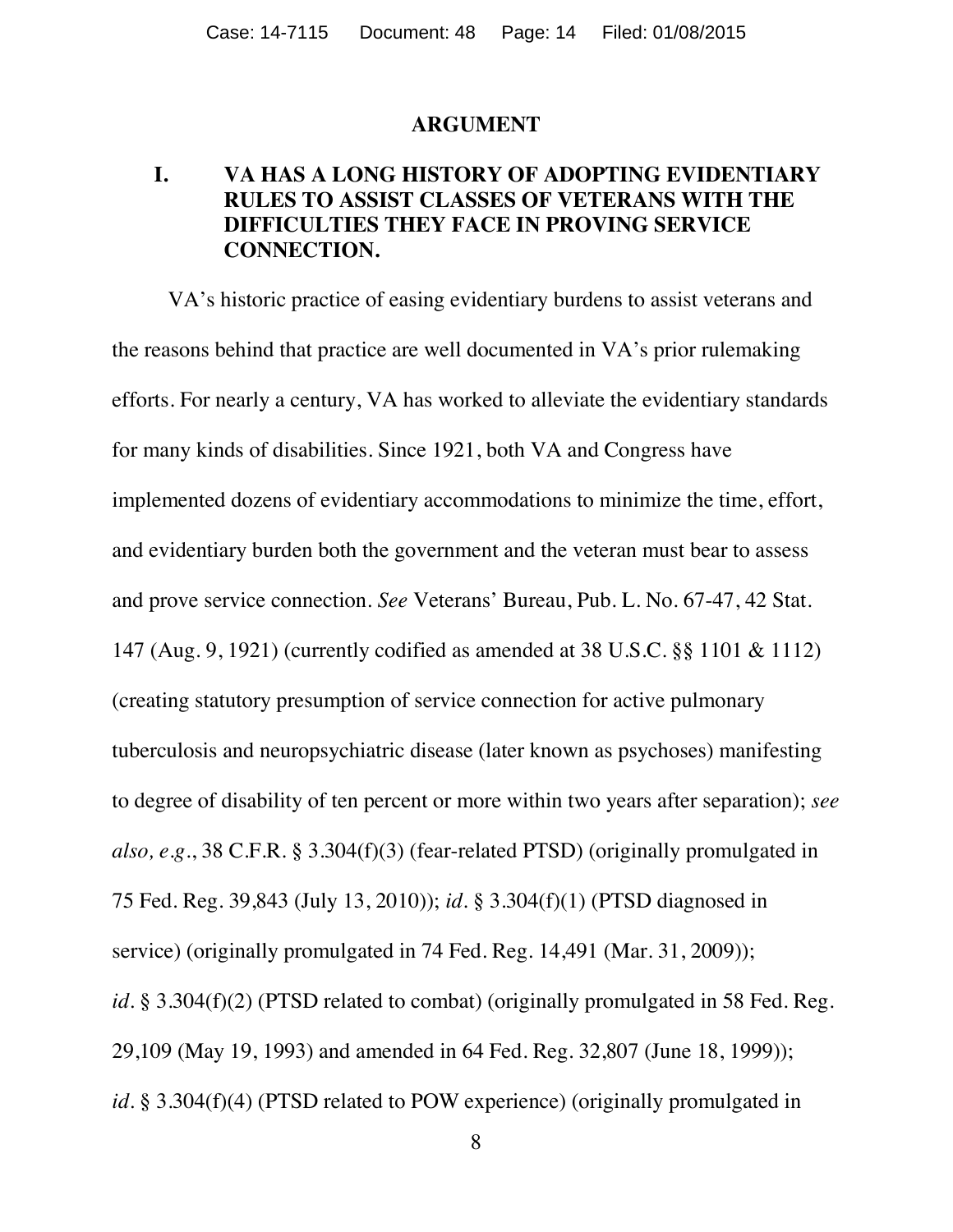64 Fed. Reg. 32,807 (June 18, 1999)); *id.* § 3.316 (mustard gas exposure) (originally promulgated in 57 Fed. Reg. 33,875 (July 31, 1992) and extended in 59 Fed. Reg. 42,497 (Aug. 18, 1994)); *id.* § 3.310(b) (amputation and cardiovascular disease) (originally promulgated in 44 Fed. Reg. 50,339 (Aug. 22, 1979)). Today, VA presumes service connection for more than 150 health outcomes, including PTSD diagnosed during service, and PTSD related to combat, fear, or experience as a POW. VA adopted many of these presumptions with no statutory obligation to do so. Rather, VA adopted many injury-specific accommodations pursuant to its general rulemaking authority. *See* 38 U.S.C. § 501(a) (establishing Secretary of Veterans Affairs' authority to prescribe all rules and regulations necessary to carry out laws administered by VA).

VA's regulatory presumptions, including those discussed below, demonstrate VA's past practice of adopting regulations to assist VA in processing claims equitably, predictably, and efficiently. These regulatory presumptions also help veterans overcome acknowledged evidentiary obstacles and ensure that disabled veterans receive the benefits they have earned.

### **A. PTSD Related to Fear of Hostile or Terrorist Activity.**

Most recently, VA adopted an evidentiary presumption for fear-related PTSD claims after finding that veterans from the Iraq and Afghanistan wars were returning home with higher rates of PTSD. *See* 38 C.F.R. § 3.304(f)(4)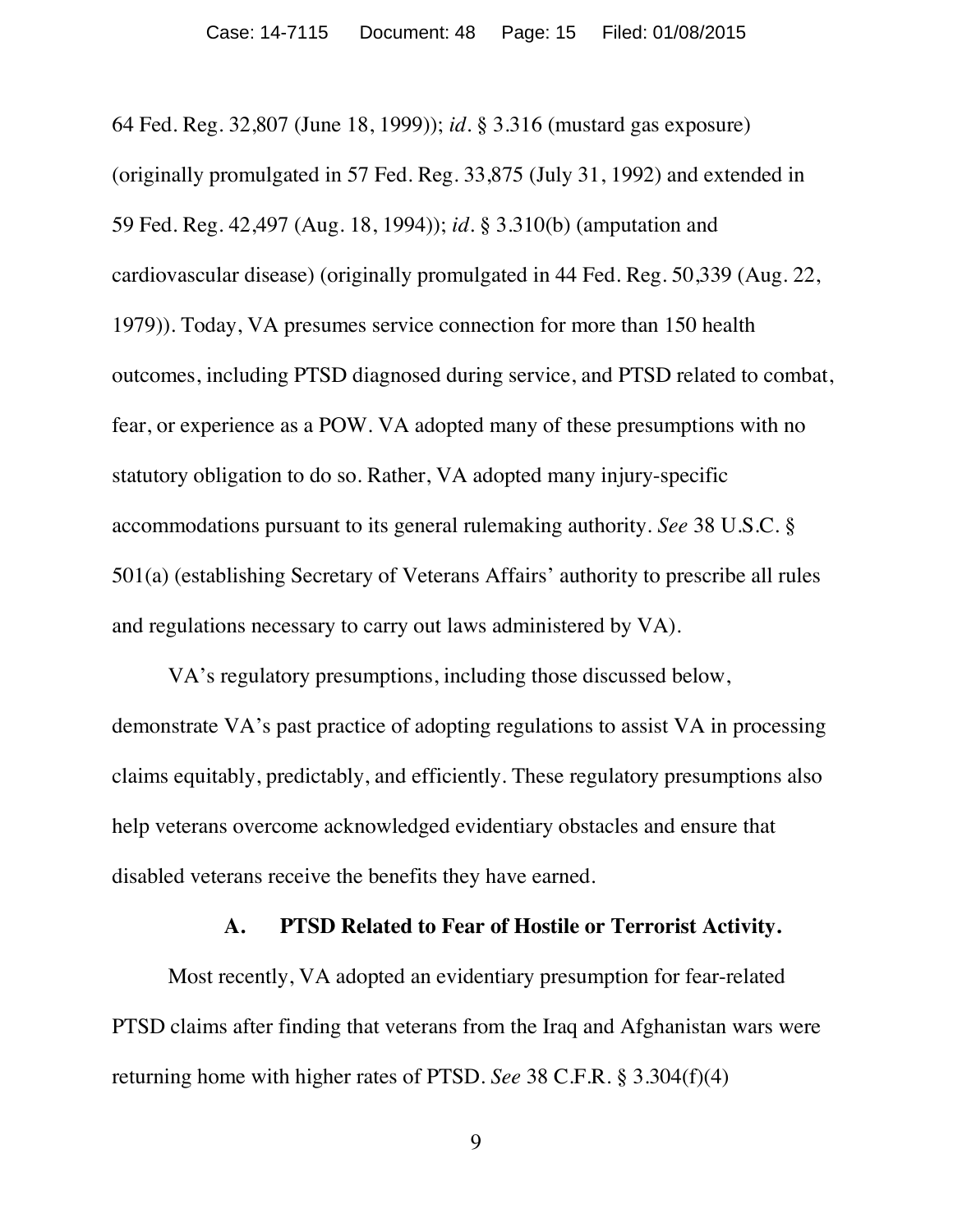(hereinafter, the fear-related PTSD rule). This most recent liberalizing rule—also the most relevant to the Petition—was implemented in July 2010. The rule eliminates a veteran's burden to produce corroborating evidence that an in-service stressor occurred if the veteran seeks benefits for PTSD related to fear of hostile military or terrorist activity. *See Stressor Determinations for Posttraumatic Stress Disorder, Final Rule*, 75 Fed. Reg. 39,843, 39,843 (July 13, 2010). The veteran's lay testimony alone is sufficient to establish the claimed in-service stressor. *Id.* The MST rule proposed in the Petition is based primarily on this regulation.

In its notice of proposed rulemaking, VA stated that "[i]improved timeliness, consistent decision-making, and equitable resolution of PTSD claims" were the intended results of the regulation. *Stressor Determinations for Posttraumatic Stress Disorder*, 74 Fed. Reg. 42,617, 42,618 (Aug. 24, 2009). To justify the regulation, VA relied heavily on the strong correlation between exposure to hostile military and terrorist actions and PTSD, citing specific scientific reports linking PTSD and such exposure. *See* 75 Fed. Reg. at 39,843. VA also repeatedly noted that the amendment would improve claim-processing times. Specifically, VA stated that "the amendment will facilitate the timely processing of PTSD claims by simplifying the development and research procedures that apply to these claims" and "will improve the timeliness of the adjudication of claims of all veterans by eliminating the need to search for corroborating evidence." *Id.* at 39,843, 39,845.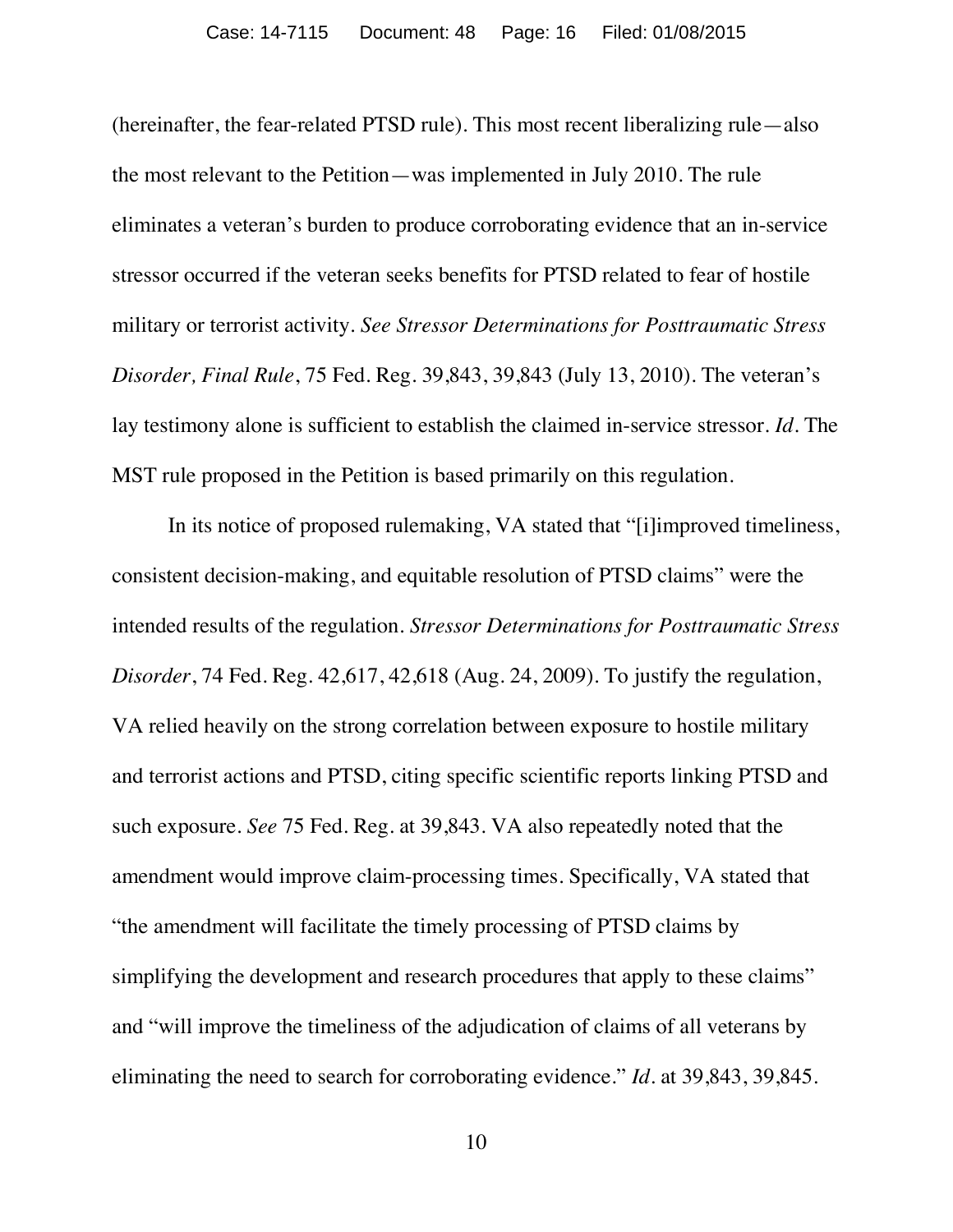On July 12, 2010, the effective date of the final PTSD rule, VA's Office of Public Affairs released a fact sheet explaining the new rule. *See* Office of Public Affairs, Media Relations, Dep't of Veterans Affairs, *Fact Sheet – New Regulations on PTSD Claims* (July 12, 2010) (hereinafter, *PTSD Fact Sheet*), *available at* https://www.co.sherburne.mn.us/veterans/documents/PTSD\_QA.pdf. The *PTSD Fact Sheet* reinforces that the fear-related PTSD rule is meant to "simplify," "streamline," and "improve" the PTSD claims process by eliminating the "timeconsuming" corroboration requirement—a requirement that is often "very involved and protracted." *Id.* at 1-2. The *PTSD Fact Sheet* also reiterates that the rule is "necessary to make VA's adjudication of PTSD claims both more timely and consistent with current medical science." *Id.* at 2. Addressing the lack of available corroborating records, VA stated that the new regulation would provide "fair evaluation" for veterans whose military records had been "damaged or destroyed." *Id.* The fact sheet touts that "more veterans will become eligible for VA care" and thus be able to receive treatment for mental illness related to their military service. *Id.* at 4.

#### **B. PTSD Diagnosed in Service.**

In 2009, VA eliminated the corroborating evidence requirement where a veteran's PTSD is diagnosed in service and the claimed stressor is related to service. *See* 38 C.F.R. § 3.304(f)(1). VA's 2009 rule amended Section 3.304(f) by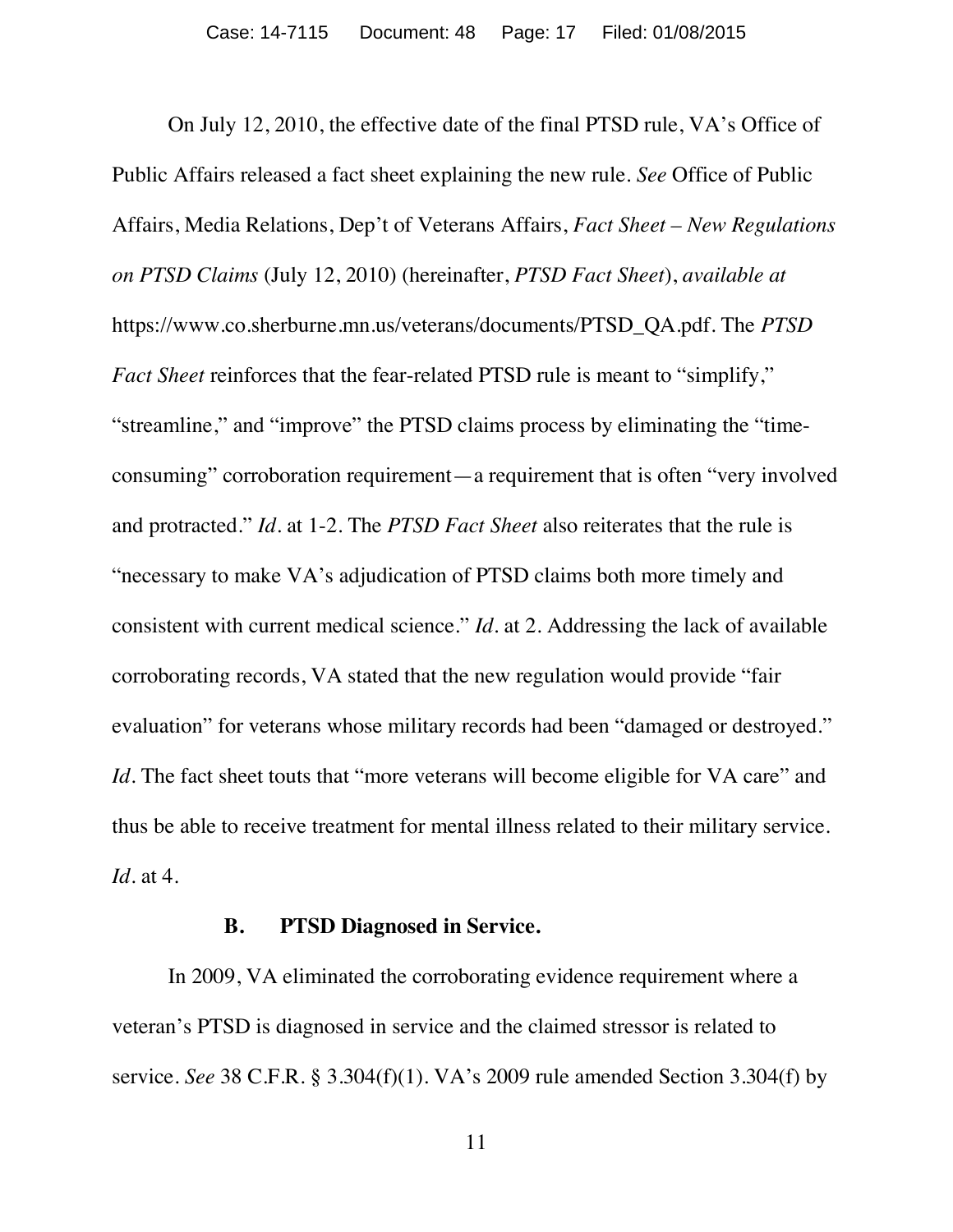adding a paragraph to address the situation where PTSD is actually diagnosed during active service. The amendment provides that if evidence establishes a diagnosis of PTSD during service and "the claimed stressor is related to that service, . . . [then] the veteran's lay testimony alone may establish the occurrence of the claimed in-service stressor." *Id.* This new paragraph was expressly intended to "relax" the requirements for establishing PTSD diagnosed in service by eliminating the stressor corroboration requirement. *Posttraumatic Stress Disorder, Final Rule*, 74 Fed. Reg. 14,491, 14,492 (Mar. 31, 2009). By adopting this amendment, VA "intend[ed] to more quickly adjudicate claims for service connection for PTSD." *Id.* at 14,491.

#### **C. PTSD Related to Combat.**

Based on the same considerations behind the fear-related PTSD rule, *see supra* Section I.A, VA has adopted presumptions for combat veterans with PTSD. *See* 38 C.F.R. § 3.304(f)(2). In 1993, VA established a rule making service department records indicating that a veteran engaged in combat sufficient to show that a claimed stressor that occurred during combat service is related to the combat experience; VA eliminated the need for the veteran to develop additional evidence of the specific, claimed stressor. *Direct Service Connection (Post-traumatic Stress Disorder), Final Rule*, 58 Fed. Reg. 29,109, 29,110 (May 19, 1993). VA adopted the rule in recognition that many combat-related experiences "can never be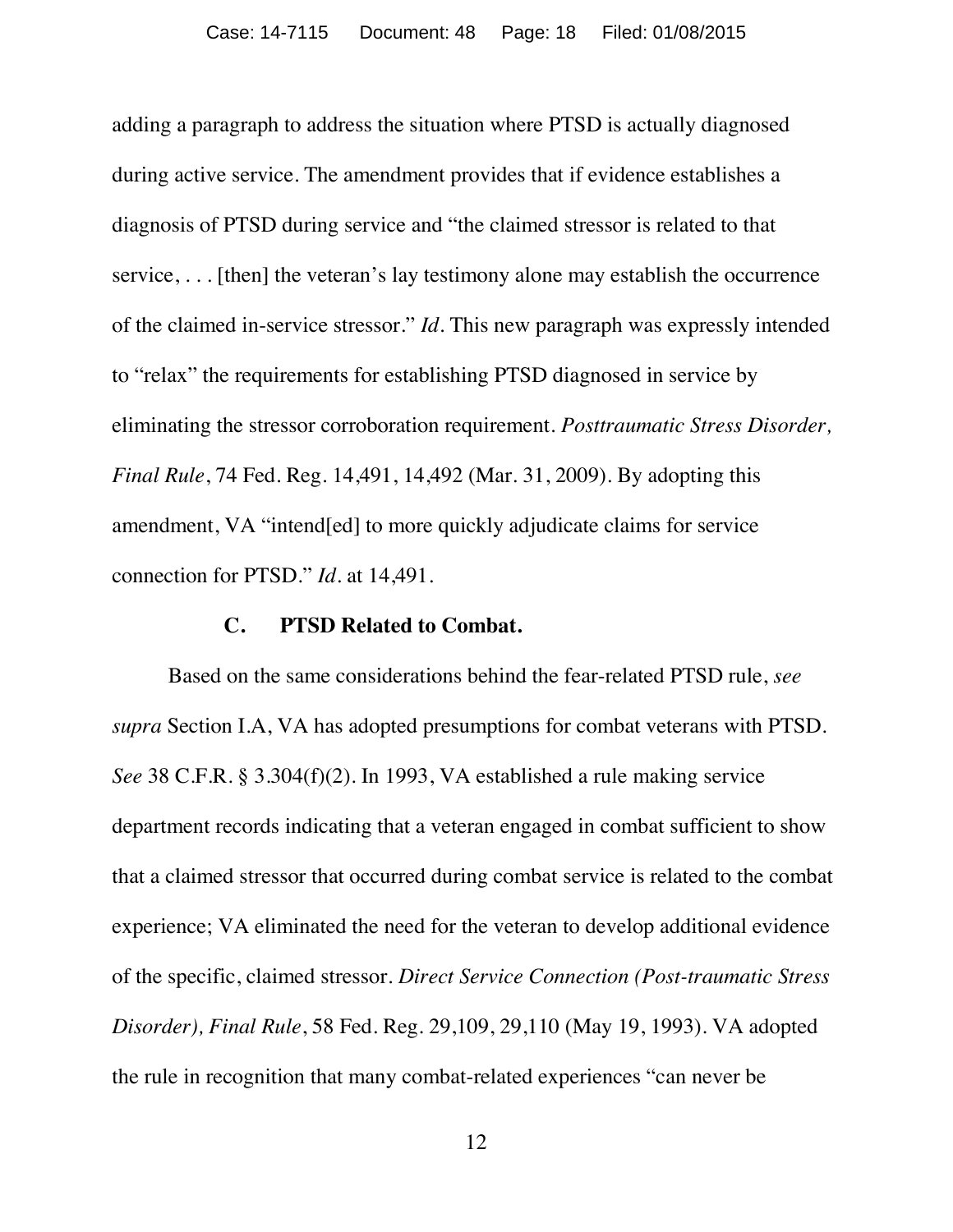documented" and that combat exposure indisputably could lead to PTSD. *Direct Service Connection (Post-traumatic Stress Disorder), Proposed Rule, 57 Fed. Reg.* 34,536, 34,536 (Aug. 5, 1992). Even under the new rule, however, VA still required a veteran to produce service records to corroborate combat exposure in order to prove service connection. 58 Fed. Reg. at 29,109.

Congress later amended 38 U.S.C. § 1154(b), the statutory authority for Section 3.304(f), to eliminate the corroboration requirement. Under Section 1154(b), if a veteran engaged in combat with the enemy, then the veteran's own testimony is enough to establish that the in-service stressor occurred unless there is evidence to the contrary. VA amended Section 3.304(f) in 1999 to implement this statutory standard. *See* 38 C.F.R. § 3.304(f)(2); *see also Direct Service Connection (Post-traumatic Stress Disorder, Final Rule*, 64 Fed. Reg. 32,807, 32,808 (June 18, 1999) (eliminating need for service records evidencing combat to establish inservice combat stressor and instead permitting veteran to rely on lay testimony alone to establish in-service stressor).

#### **D. PTSD Related to Prisoner of War Experience.**

In the same 1999 rulemaking, VA amended the regulation governing service connection for POW stressors. The new rule permitted a veteran to establish an inservice stressor based on his or her own testimony alone. In adopting the rule, VA noted that POW experience is a "situation where events often can never be fully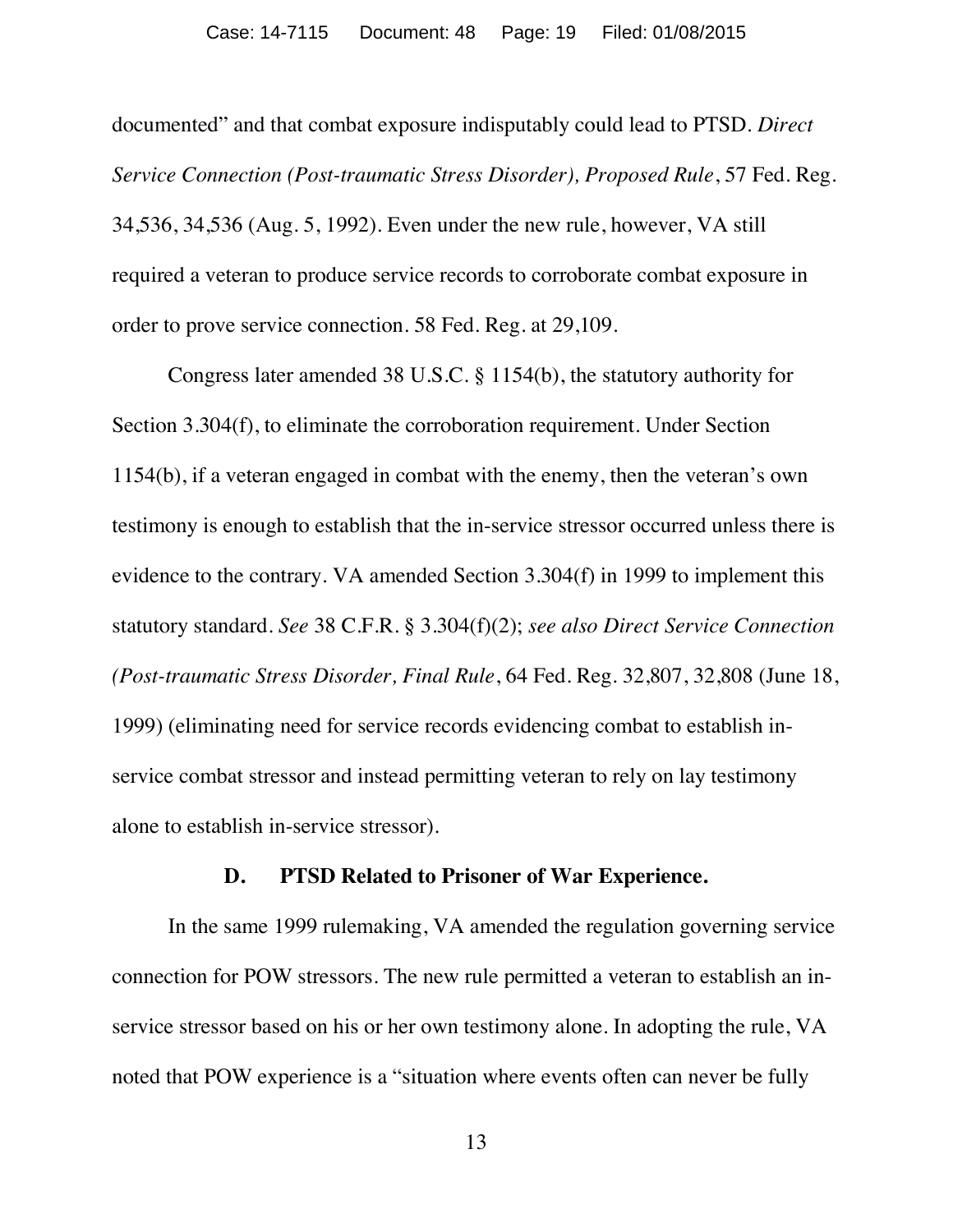documented and therefore warrants . . . relaxed adjudication requirements for service connection." 64 Fed. Reg. at 32,808.

### **E. Mustard Gas and Lewisite Exposure.**

By regulation in 1992, VA created a service connection presumption for seven diseases associated with certain veterans' exposure to mustard gas, a chemical weapon. *See* 38 C.F.R. § 3.316. Recognizing that some World War II veterans were exposed to mustard gas experiments, VA proposed the regulation to establish presumptive service connection for laryngitis, bronchitis, emphysema, asthma, conjunctivitis, keratitis, and corneal opacities, conditions associated with mustard gas exposure. *Claims Based on Chronic Effects of Exposure to Mustard Gas, Proposed Rule*, 57 Fed. Reg. 1699 (Jan. 15, 1992). VA relied on the lack of documentary evidence related to the testing or any effects of the testing, and the resulting disadvantage to these veterans, to justify the regulation. *Claims Based on Chronic Effects of Exposure to Mustard Gas, Final Rule*, 57 Fed. Reg. 33,875 (July 31, 1992). VA determined that some veterans may not have filed VA claims, or may have faced challenges in pursuing VA claims, because the experimental tests were classified, participants were instructed not to discuss their involvement, medical records associated with the tests are generally unavailable, and no longterm follow-up examinations were conducted. *Id.* VA acknowledged that these

special circumstances put veterans at a disadvantage when attempting to establish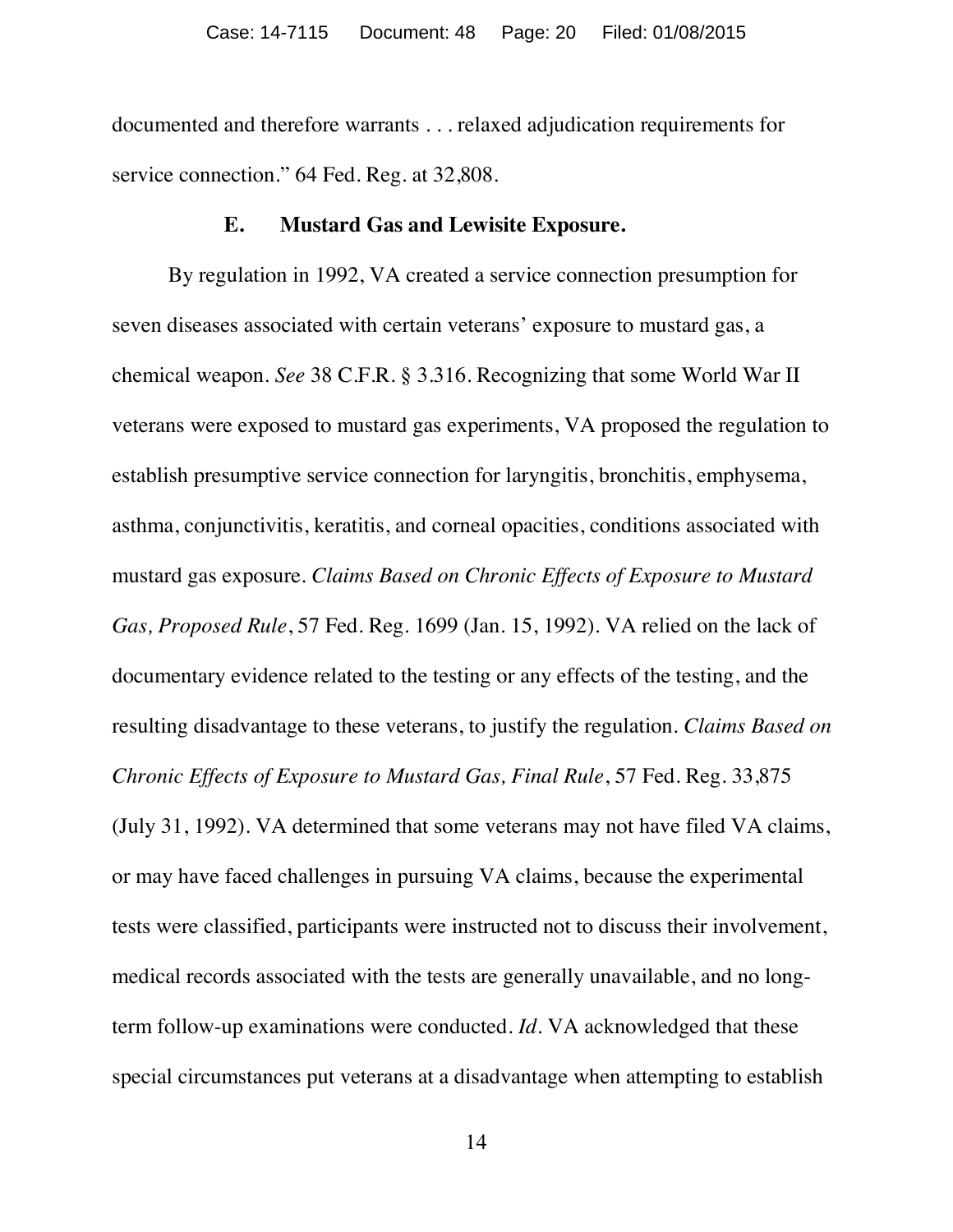entitlement to compensation for a disability resulting from experimental mustard gas exposure. *Id.* In 1993, VA expanded the list of conditions to which the mustard gas presumption applies. *Claims Based on Chronic Effects of Exposure to Mustard Gas or Lewisite*, 59 Fed. Reg. 42,497, 42,498 (Aug. 18, 1994). VA relied on a National Academy of Science (NAS) study, which found a relationship between mustard gas exposure and these conditions, to justify the expanded presumption. *Claims Based on Chronic Effects of Exposure to Vesicant Agents, Proposed Rule*, 59 Fed. Reg. 3532, 3532 (Jan. 24, 1994). VA also clarified that the presumption applies to Lewisite exposure; Lewisite is another kind of chemical weapon used primarily in the World War I and World War II eras. 59 Fed. Reg. at 42,498.

### **F. Amputation and Cardiovascular Disease.**

Also by regulation, VA created a service-connection presumption applicable to veterans suffering from cardiovascular disease following certain amputations. 38 C.F.R. § 3.310(b). VA pointed again to an NAS study that found that a veteran who has suffered an amputation of both legs or one leg at or above the knee faces a significantly higher risk of death from cardiovascular disease. *Veterans Benefits; Proximate Results, Secondary Conditions, Proposed Regulatory Development*, 44 Fed. Reg. 26,762 (May 7, 1979).

These regulations demonstrate that, on its own initiative, VA has liberalized evidentiary standards for dozens of medical conditions linked to military service,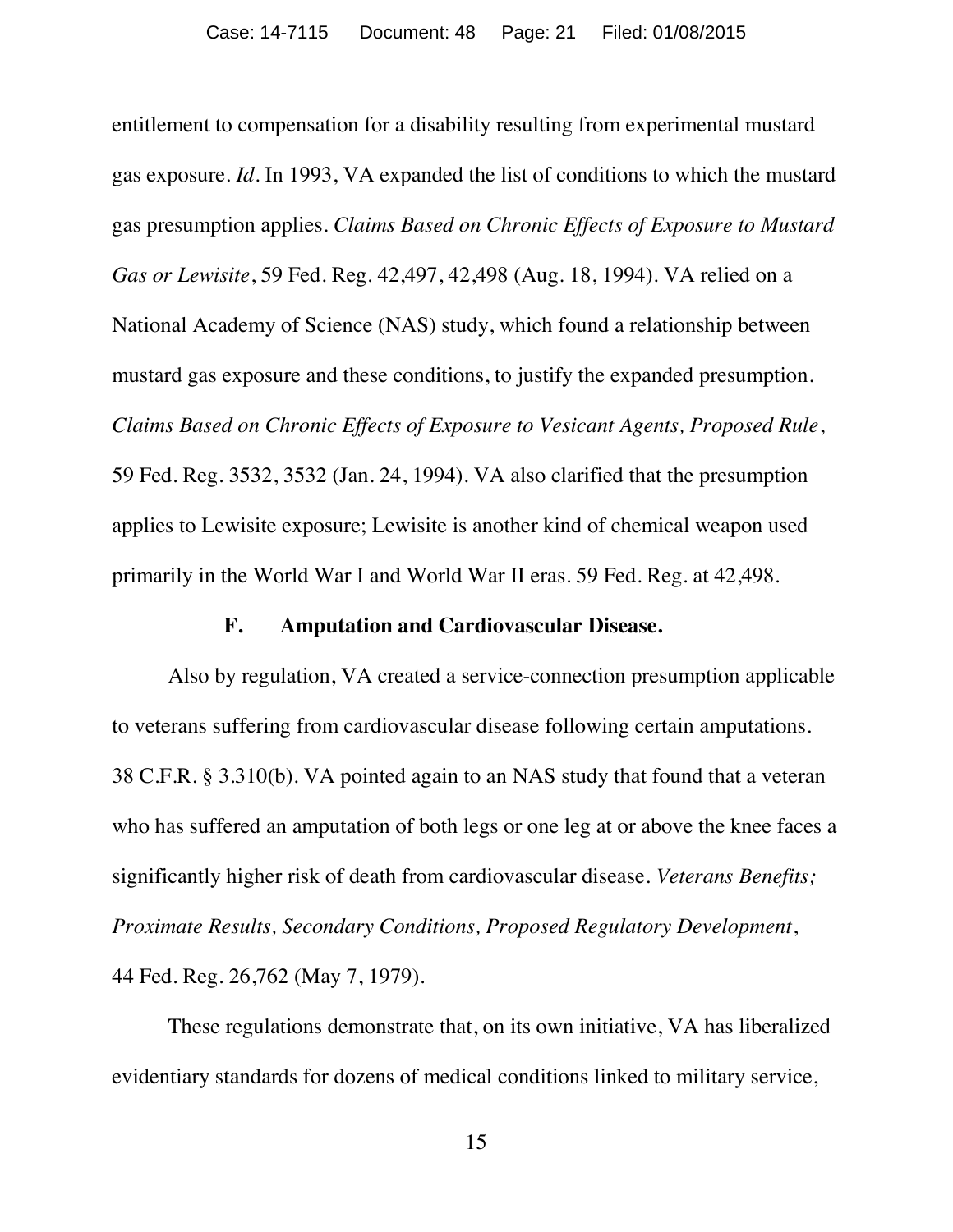including PTSD. *See* 38 C.F.R. §§ 3.304-309, 3.310(b), 3.316. For decades, VA has adopted or modified regulations to account for the difficulty certain veterans face in proving their claims, to eliminate the need for additional evidence where scientific evidence supports the link between a stressor and a medical condition, to improve administrative processing of VA claims, and to promote equity and fairness in the VA claims process.

This long history evidences a trend toward loosening the standards for establishing service connection, particularly for PTSD and especially when documentation of the in-service stressors is perceived as difficult, if not impossible, to obtain. Despite facing similar evidentiary challenges for MSTrelated PTSD claims, and despite the opportunity for improved equality, predictability, and efficiency, VA has refused to protect MST survivors by adopting a similar accommodation. In denying the Petition seeking a rulemaking to consider a similar evidentiary accommodation for MST-related PTSD, VA has abandoned almost 100 years of history. Instead, VA has chosen to leave in place rules that prevent many MST survivors from obtaining benefits—rules that are arbitrary, capricious, and discriminatory.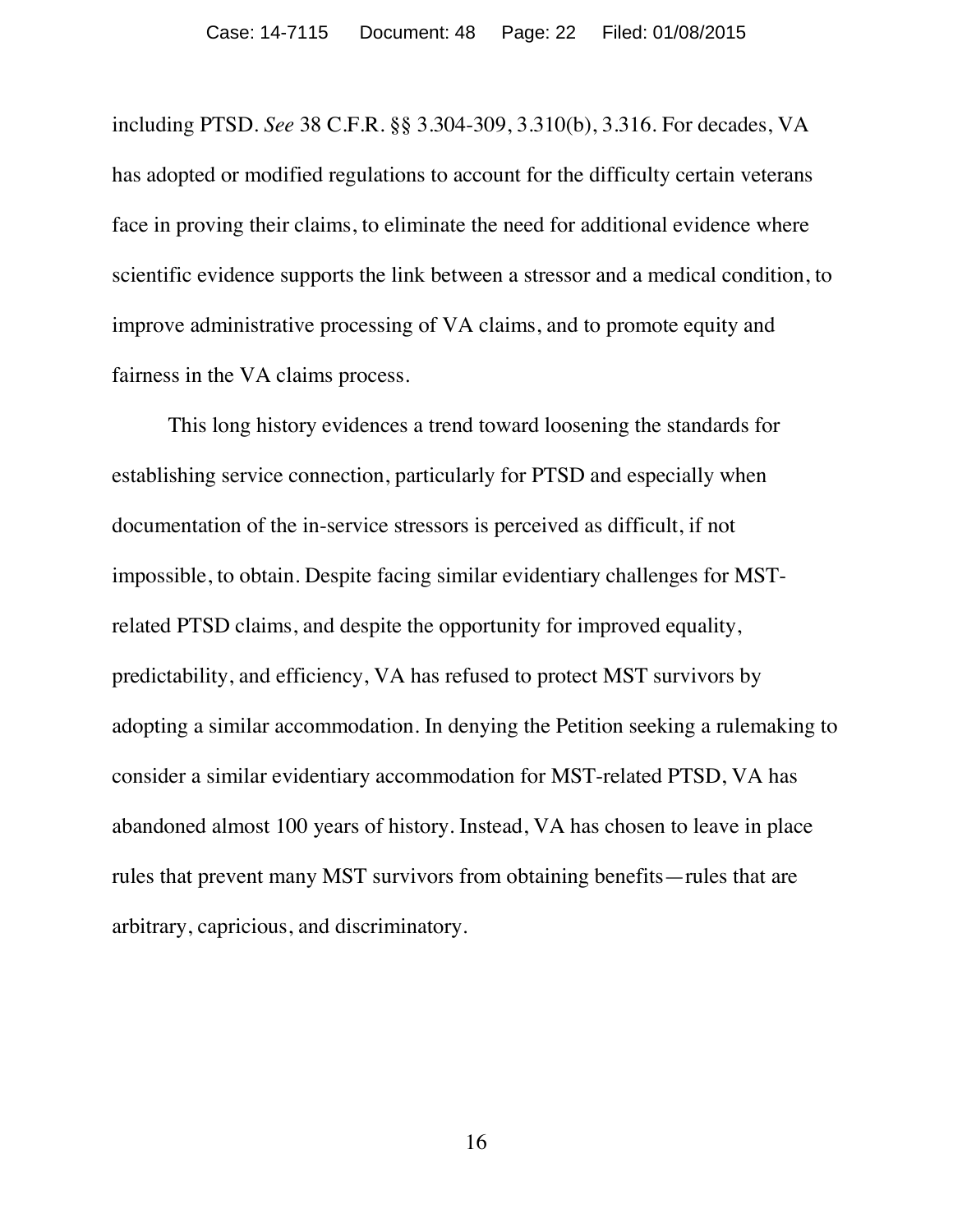### **II. VA'S ARTICULATED REASONS FOR LIBERALIZING EVIDENTIARY RULES FOR OTHER CLAIMS APPLY EQUALLY TO MST CLAIMS.**

Each of VA's stated justifications for lowering the evidentiary standard in other contexts applies equally to MST claims. In the past, VA has lowered evidentiary standards (1) to address the lack of available evidence, (2) in recognition of the proven correlation between a stressor and a medical condition, (3) to relieve administrative burdens, and (4) to promote equity and fairness in the VA claims process. In choosing to treat MST survivors differently than veterans who have experienced other traumas, VA has ignored these justifications.

First, MST is inherently difficult to prove due to lack of documentation, a justification VA has repeatedly relied on in liberalizing evidentiary rules for other kinds of claims, including PTSD claims related to combat, POW experience, and fear. The barriers to MST reporting are well known. VA has acknowledged that "many incidents of [MST] are not officially reported, and veterans may find it difficult to produce evidence of [an MST stressor]." *Post-Traumatic Stress Disorder Claims Based on Personal Assault, Proposed Rule*, 65 Fed. Reg. 61,132, 61,132 (Oct. 16, 2000) (acknowledging under-reporting and lack of documentation but still requiring corroborating evidence of sexual trauma). Because of these barriers, many MST cases do not generate the same kind of evidence or documentation as other traumatic events servicemembers face. Until the barriers to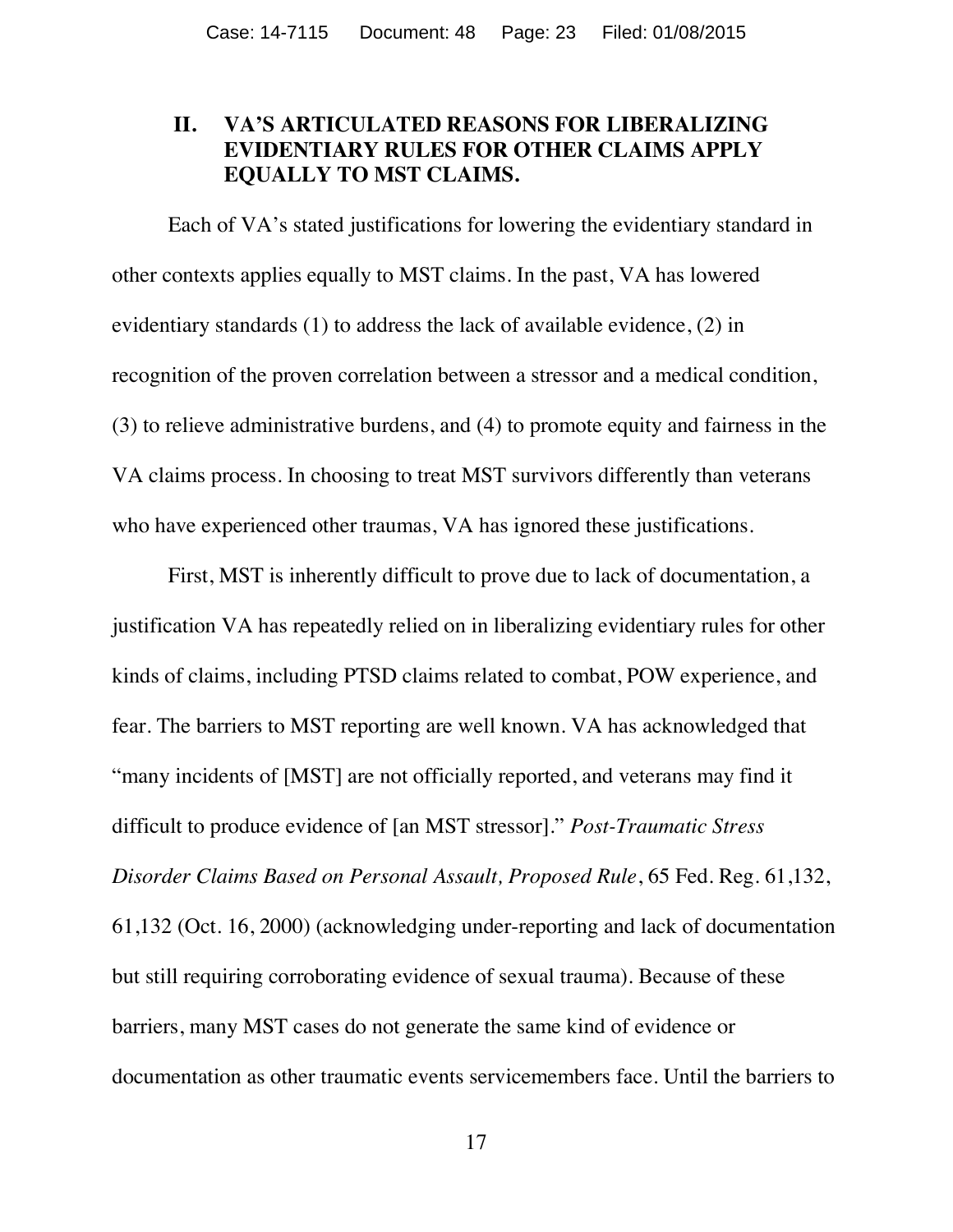reporting are addressed, MST can never be fully documented the way VA demands it to be documented.

Second, like combat, POW experience, and fear of hostile or terrorist activity, rape is strongly correlated with PTSD. In a spring 2009 report, the National Center for PTSD, a research and education agency within VA, acknowledged a "*strong association* between MST and PTSD, with *stronger effects observed for women than men*." *VA MST Study* at 3 (emphasis added). According to VA, servicemembers who experience MST are at a significantly higher risk of PTSD than servicemembers who do not experience MST. *Id.* at 2. PTSD is the most common health condition observed among veterans who report MST. *Id.*

Third, the proposed rule would relieve administrative burdens on VA and speed up claim-processing times, key justifications for VA's prior rulemakings easing evidentiary burdens. For example, VA adopted the fear-related PTSD rule to "improve[] timeliness" of claims decisions by simplifying the procedures that apply to such claims. 74 Fed. Reg. at 42,617; *see also* 75 Fed. Reg. at 39,843 (noting, in adopting final rule, that amendment will facilitate timely processing by simplifying development and research procedures applicable to claims). VA specifically described the now-abandoned corroborating evidence requirement as often being "very involved and protracted." *PTSD Fact Sheet* at 2. A liberalized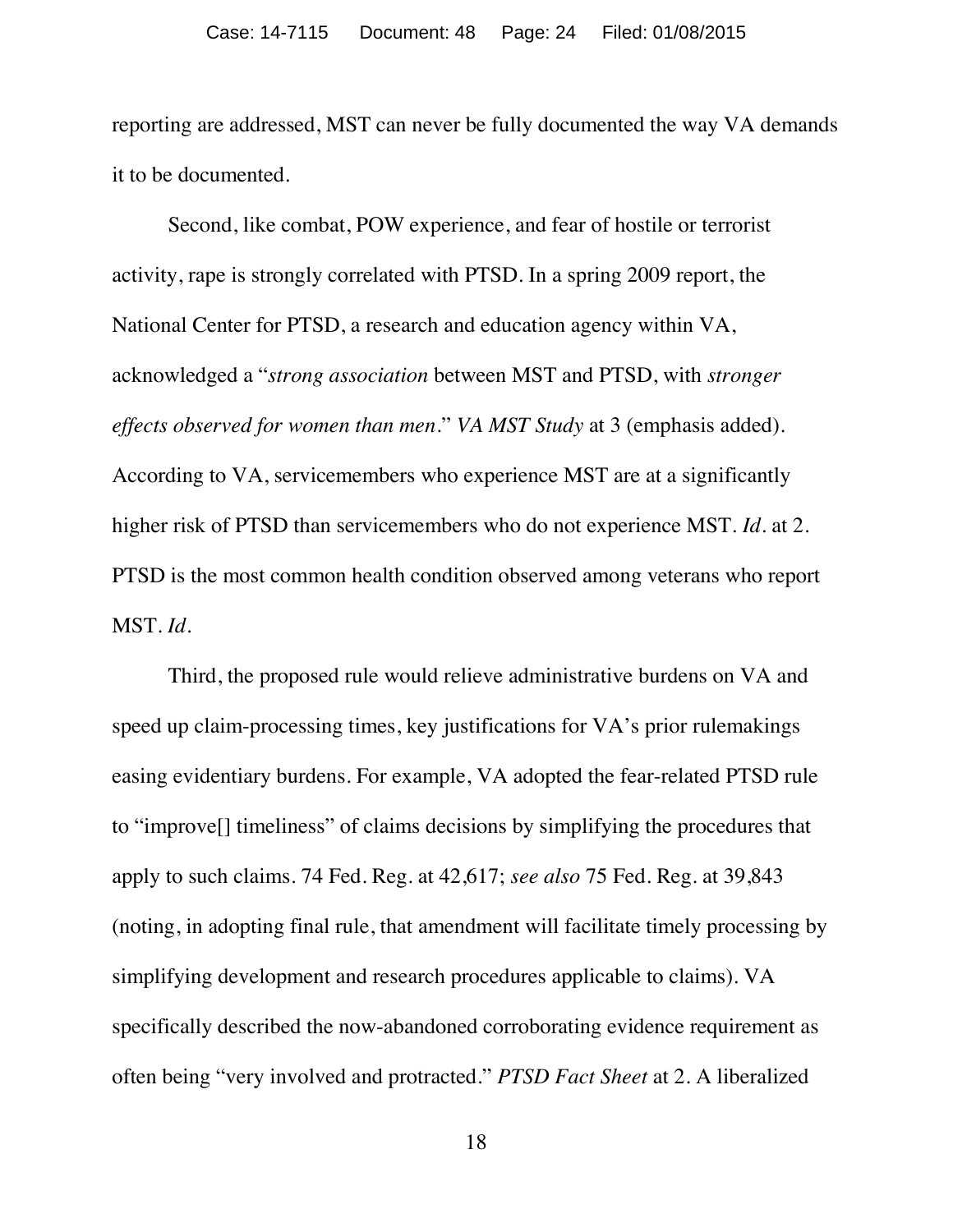evidentiary rule would also streamline the claims process—specifically by addressing the "very involved and protracted" corroborating evidence requirement MST survivors continue to face and minimizing appeals related to denied claims.

Finally, the proposed rule promotes reliable and equitable resolution of MST claims. In adopting the fear-related PTSD rule, VA noted that the rule would improve "consistent decisionmaking" and "equitable resolution of PTSD claims." 74 Fed. Reg. at 42,618. The same is true here. VA is aware that MST claim grant rates lag behind the grant rates for other PTSD claims. VA is also aware of the differences in MST grant rates among VA Regional Offices. A rule relaxing the evidentiary standards would help to eliminate these inconsistencies and inequities and advance the recognized goal of improving equitable resolution of PTSD claims.

## **III. VA PROVIDES NO JUSTIFICATION FOR ITS DEPARTURE FROM PAST PRACTICE, INCLUDING ITS SPECIFIC STATED RATIONALES FOR PRIOR LIBERALIZING RULES.**

VA offers no reason for departing from its past practice of reducing the evidentiary burden for veterans pursuing hard-to-prove claims. VA's primary reason for refusing to provide MST survivors an evidentiary accommodation consistent with previously implemented presumptions is that MST purportedly is not "indisputably associated with particular places, types, and circumstances of service." Pet'rs' Opening Br., Addendum at 4. As explained in Petitioners'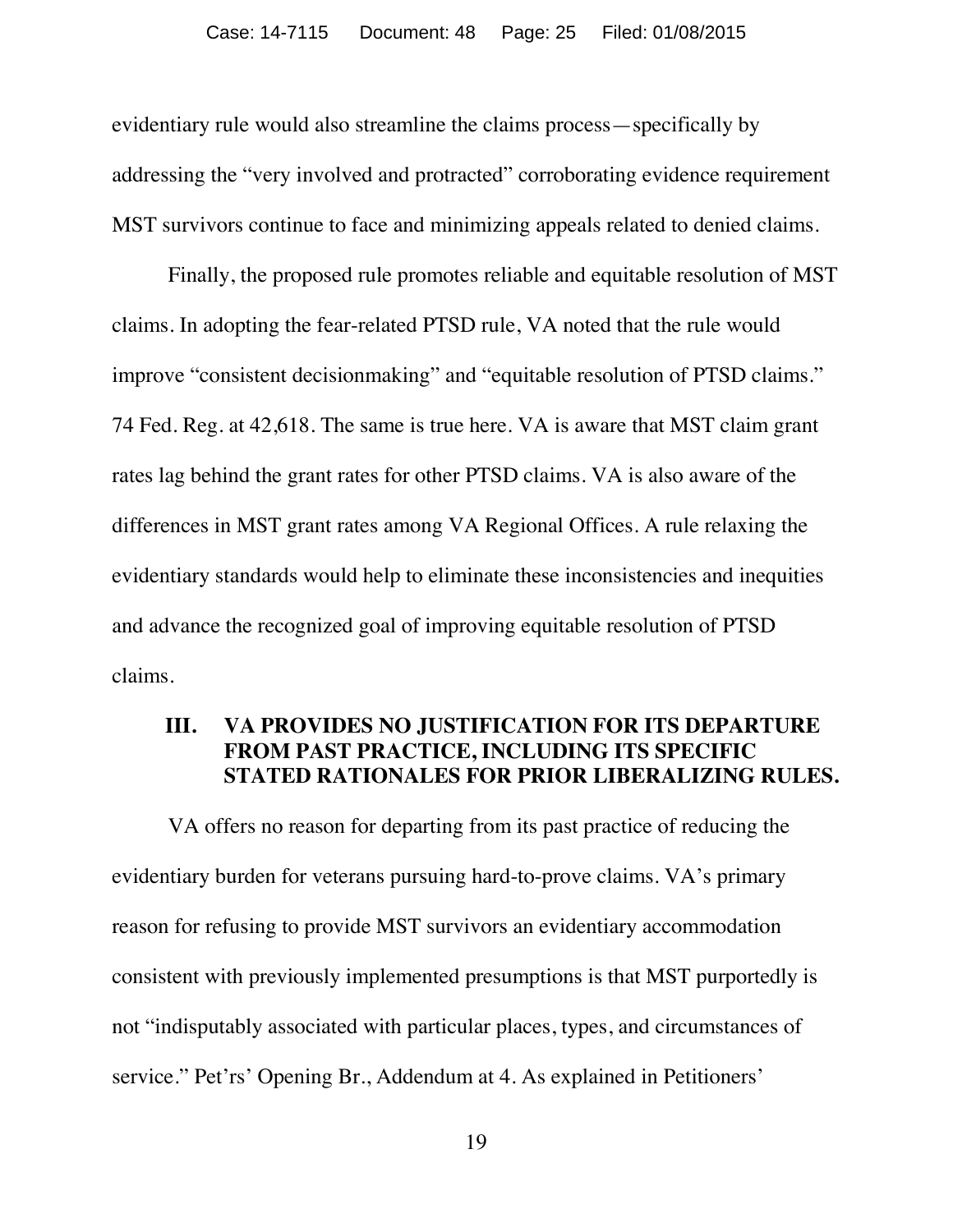Opening Brief, however, the rule authorizing VA rulemaking requires "due consideration" of the "places, types, and circumstances" of a veteran's service as shown by various information sources including service records and all pertinent lay evidence. Pet'rs Opening Br. at 17, 35-36. Nowhere does the statute require an "indisputable" association with the "particular" places, types, or circumstances of the veteran's service. *Id.* VA appears to have created this "indisputable" association requirement in order to escape its own past practice of liberalizing evidentiary requirements to prove service connection.

### **CONCLUSION AND RELIEF SOUGHT**

In rejecting the Petition outright and refusing to consider rulemaking related to MST evidentiary standards, VA departed significantly from its past practice and ignored its own justifications for prior efforts to liberalize evidentiary standards applicable to other kinds of claims. To be consistent with its own prior rulemakings, VA should have proposed a rule to relax the evidentiary standards for entitlement to service-connected disability benefits based on MST *and* invited public comment. VA did neither, eliminating the opportunity for important public comment on whether the MST evidentiary standards should be relaxed exactly as Petitioners proposed or in some other manner. The Court should grant Petitioners' request for relief and remand the matter to VA to institute a new rulemaking and consider the views of key stakeholders and other members of the public.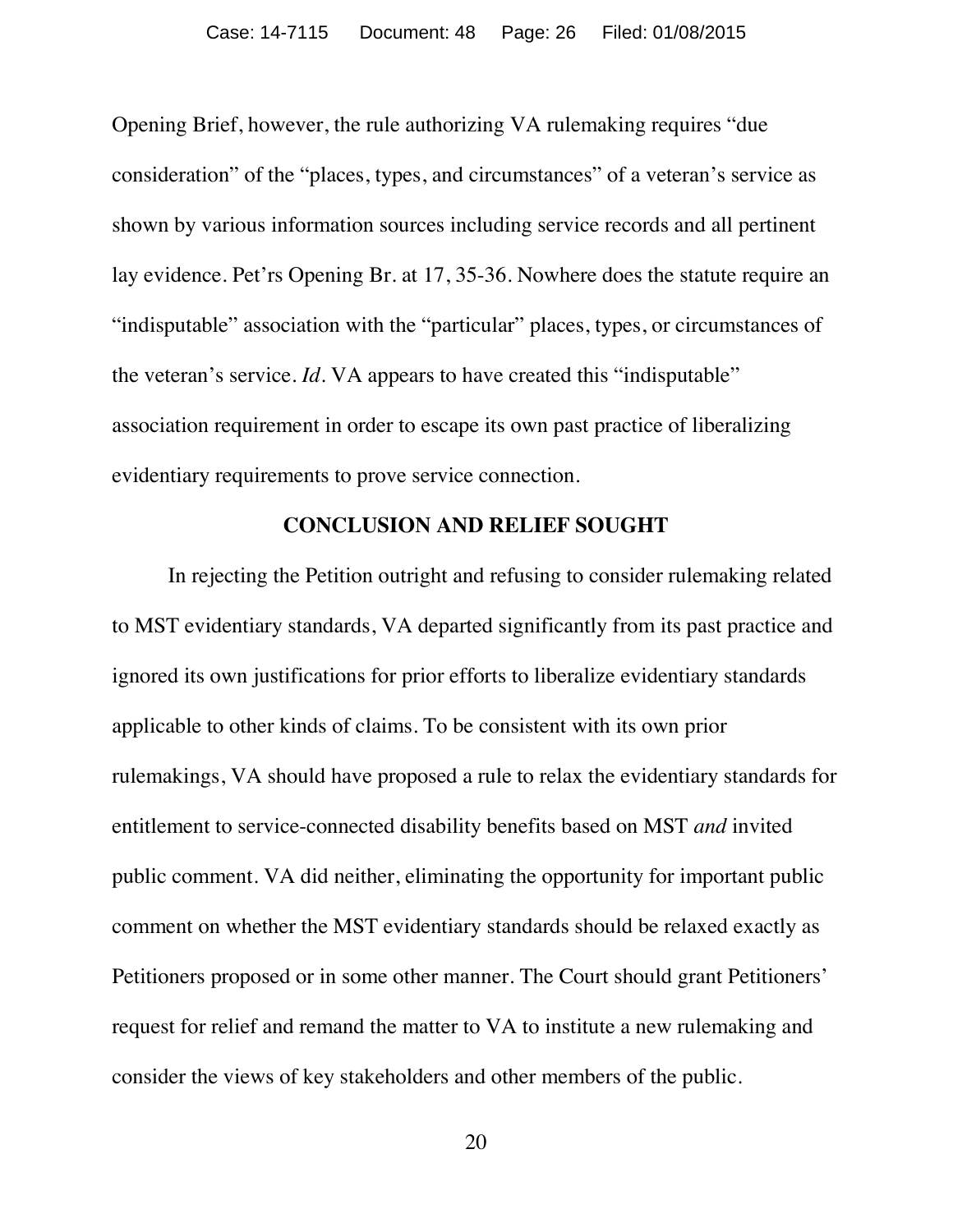In view of the foregoing and the reasons discussed in Petitioners' Opening Brief, amicus curiae NVLSP respectfully requests that the Court find that VA's denial of the Petition to conduct a rulemaking proceeding was arbitrary, capricious, and discriminatory. In the alternative, NVLSP requests that the Court vacate and remand the denial to VA for a reasoned explanation.<sup>[4](#page-26-0)</sup>

Dated: December 11, 2014 Respectfully submitted,

/s/ Marianne Hogan Marianne Hogan, Principal Attorney MORGAN, LEWIS & BOCKIUS LLP 1111 Pennsylvania Avenue, NW Washington, DC 20004 T. 202.739.3000 F. 202.739.3001 mhogan@morganlewis.com

Barton F. Stichman, Of Counsel NATIONAL VETERANS LEGAL SERVICES PROGRAM 1600 K Street, NW, Suite 500 Washington, DC 20006 T. 202.621.5677 F. 202.328.0063 bart\_stichman@nvlsp.org

Counsel for Amicus Curiae National Veterans Legal Services Program

<span id="page-26-0"></span><sup>&</sup>lt;sup>4</sup> Counsel for amicus curiae authored this brief in whole. No party or party's counsel authored this brief in any respect, and no party, party's counsel, or person—other than the amicus curiae, its members, or its counsel—made a monetary contribution to the preparation or submission of this brief.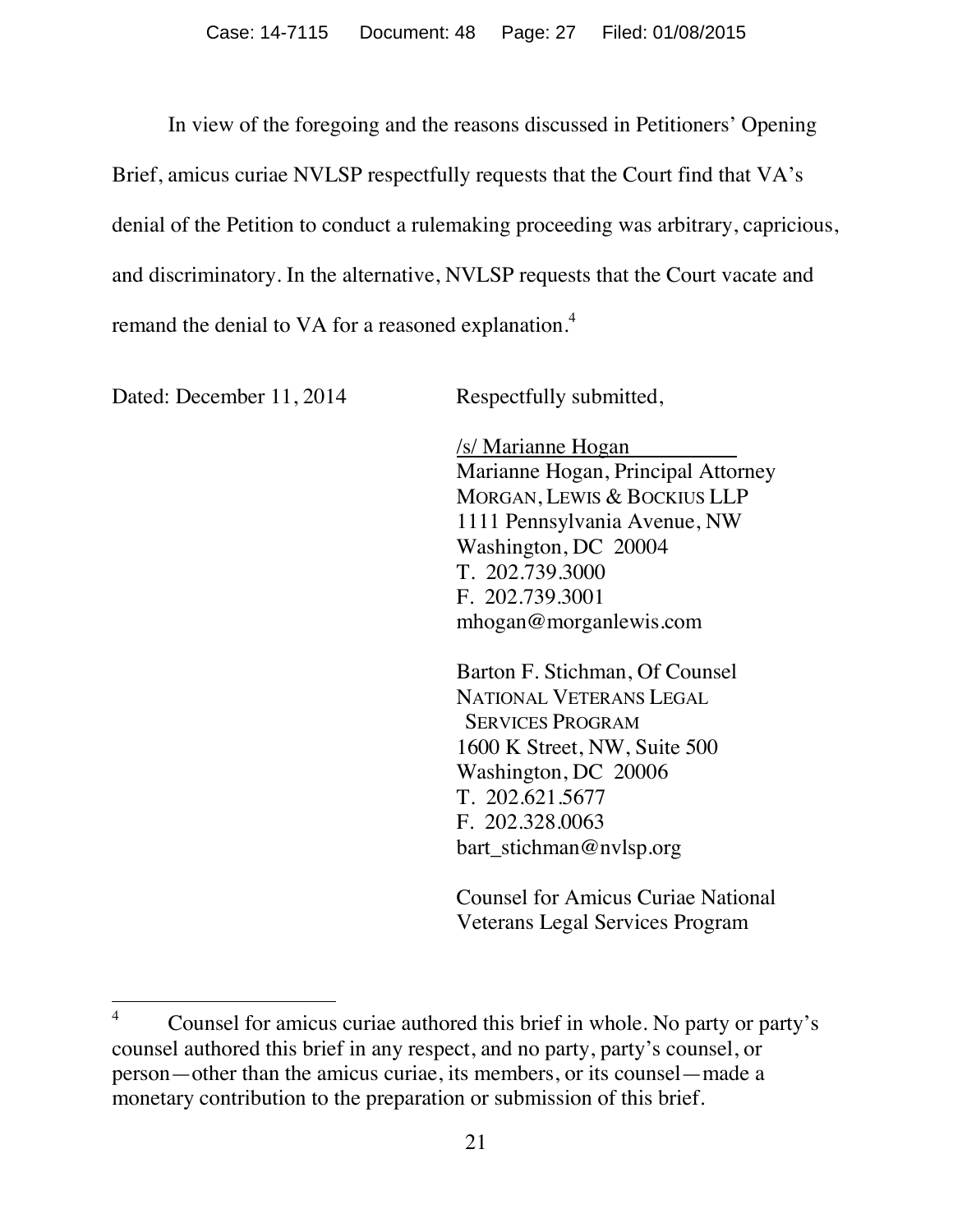## **CERTIFICATE OF COMPLIANCE WITH TYPE-VOLUME LIMITATION, TYPEFACE REQUIREMENTS, AND TYPE-STYLE REQUIREMENTS**

1. This brief complies with the type-volume limitation of Federal Rules of Appellate Procedure 29(d) and 32(a)(7)(B) because this brief contains 4434 words, excluding the parts of the brief exempted by Federal Rule of Appellate Procedure  $32(a)(7)(B)(iii)$  and Federal Circuit Rule 32(b).

2. This brief complies with the typeface requirements of Federal Rule of

Appellate Procedure 32(a)(5) and the type-style requirements of Federal Rule of

Appellate Procedure 32(a)(6) because this brief has been prepared in a

proportionally spaced typeface using Microsoft Word in 14-point Times New

Roman font.

/s/ Marianne Hogan Marianne Hogan Counsel for Amicus Curiae National Veterans Legal Services Program